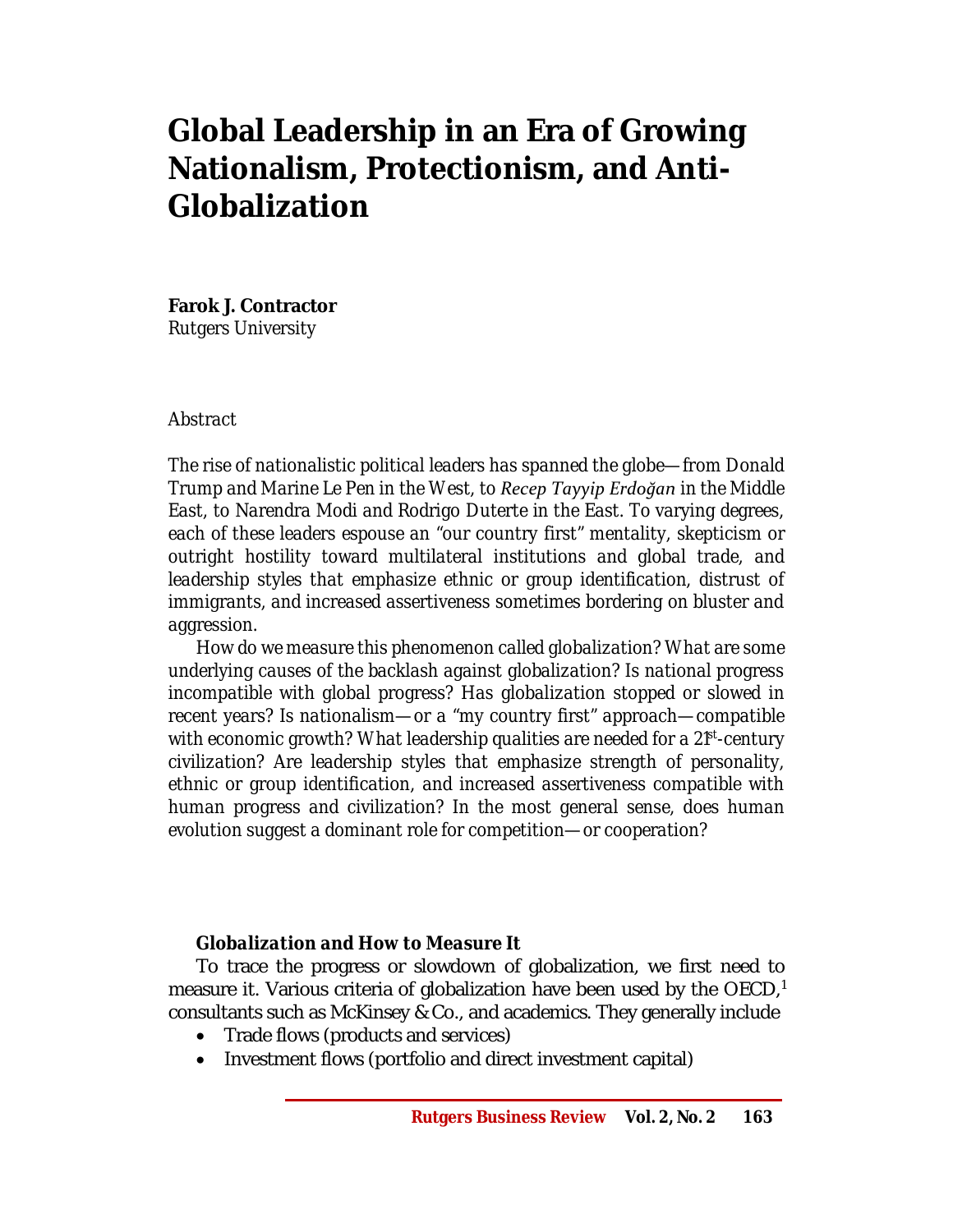- Information flows (cross-border information and data flows on internet networks)
- People flows (persons crossing borders temporarily or permanently)

One of the most comprehensive is an index developed by Pankaj Ghemawat at New York University and sponsored by DHL (a global courier and delivery service), whose categories are shown in Table 1. The weightings of the sub-indexes roughly correspond to their relative importance in the world economy. The DHL "Depth" measure is a ratio of a country's international flows compared with its domestic economy (GDP), whereas the "Breadth" index in Table 1 compares a country's distribution, or spread, of international flows with the rest of the world's distribution of the same index.

| <b>Pillar</b><br>(weight % of total) | <b>Depth Component</b><br>(weight % of pillar)                                     | <b>Breadth Component</b><br>(weight % of pillar)                                                                       |
|--------------------------------------|------------------------------------------------------------------------------------|------------------------------------------------------------------------------------------------------------------------|
| 1. Trade (35%)                       | 1.1. Merchandise Trade (75%)<br>1.2. Services Trade (25%)                          | 1.1. Merchandise Trade (100%)                                                                                          |
| 2. Capital (35%)                     | 2.1. FDI Stocks (25%)<br>2.2. FDI Flows (25%)<br>2.4. Portfolio Equity Flows (25%) | 2.1. FDI Stocks (25%)<br>2.2. FDI Flows (25%)<br>2.3. Portfolio Equity Stocks (25%) 2.3. Portfolio Equity Stocks (50%) |
| 3. Information (15%)                 | 3.1. International Internet<br>Bandwidth (40%)                                     |                                                                                                                        |
|                                      | 3.2. Telephone Call Minutes<br>(40%)<br>(20%)                                      | 3.2. Telephone Call Minutes<br>(67%)<br>3.3. Trade in Printed Publications 3.3. Trade in Printed Publications<br>(33%) |
| 4. People (15%)                      | 4.1. Migrants (33%)<br>4.2. Tourists (33%)<br>4.3. Students (33%)                  | 4.1. Migrants (33%)<br>4.2. Tourists (33%)<br>4.3. Students (33%)                                                      |

## **Table 1. DHL Global Connectedness Index 2016<sup>2</sup>**

Source: Ghemawat, P., & Altman, S.A. (2016). DHL Global Connectedness Index 2016: The State of Globalization in an Age of Ambiguity. $^{\rm 2}$ 

How has globalization progressed (or some say shrunk) in the past decade? Figure 1 shows the movement of the Depth, Overall or Average, and Breadth indexes over the period 2005–2015. For a half century after the end of World War II, globalization by most measures had shown an unremitting upward increase. But some things began to go wrong around the year 2005. The great recession of 2008 is reflected in the dip in the graphs in Figure 1. And indeed, on the Breadth measure, globalization has been flat, or has even shrunk slightly, since 2005. The Breadth measure tracks the geographical *spread* of multinational activity. The Depth measure, by contrast, tracks the *penetration* of international trade, investment, data flows, and people in each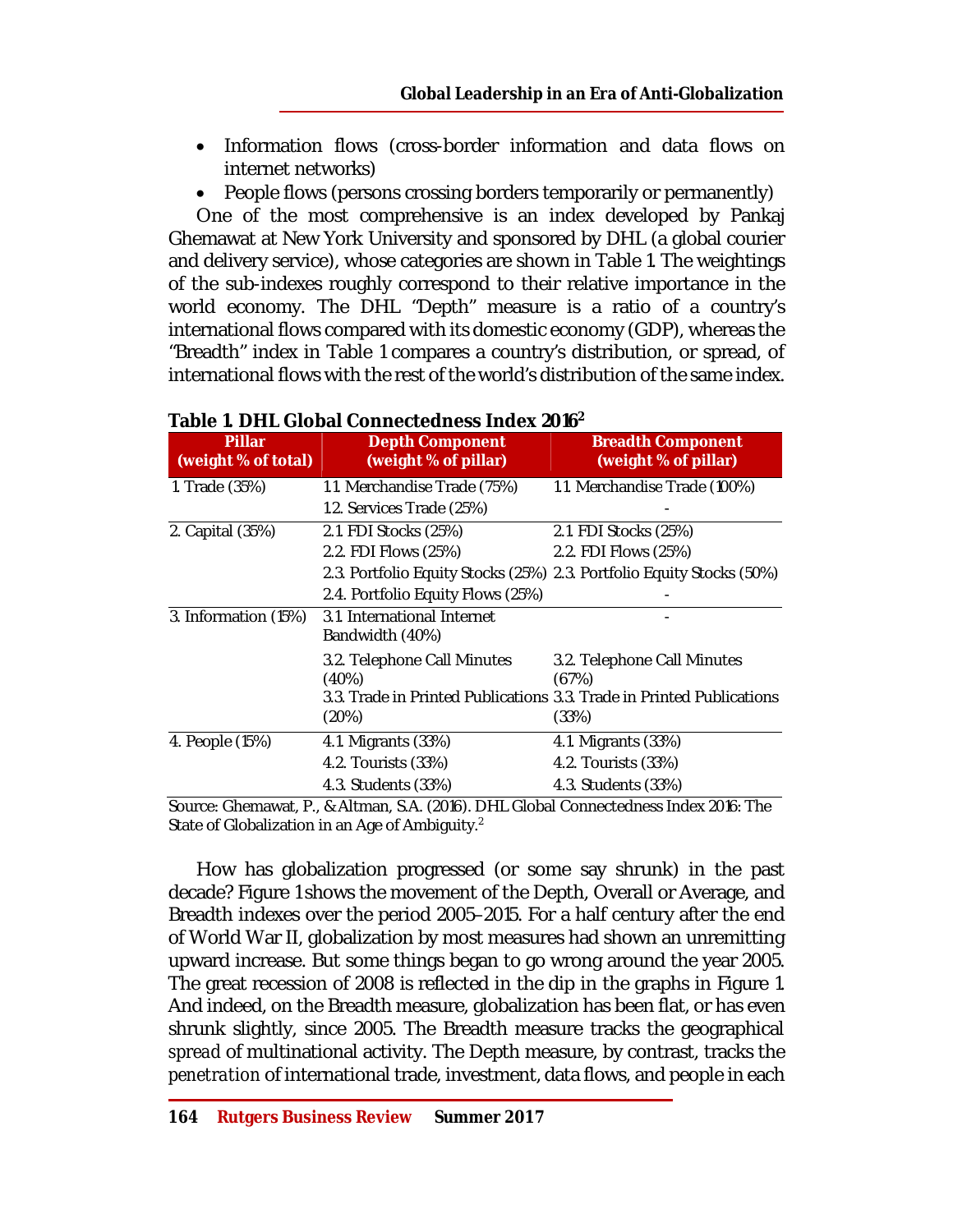#### **Global Leadership in an Era of Anti-Globalization**

country—i.e., how *deep* a role globalization is playing in each nation's Gross Domestic Product (GDP).

## **Figure 1. How Globalization Has Progressed or Shrunk Recently: Global Connectedness, Depth and Breadth (2005–2015)**



<sup>2005 2006 2007 2008 2009 2010 2011 2012 2013 2014 2015</sup> 

Source: Ghemawat, P., & Altman, S.A. (2016). DHL Global Connectedness Index 2016: The State of Globalization in an Age of Ambiguity.<sup>2</sup>

By the Breadth measure (coverage of number of countries), globalization may indeed have plateaued temporarily. <sup>3</sup> But by Prof. Ghemawat's Depth and Overall indexes, after the dip in 2008, globalization kept increasing at a healthy rate, as seen in Figure 1.

Taking a longer sweep of history over the last two centuries gives us an even more dramatic perspective on how world civilization has integrated across borders. See Figure 2. While international trade over distances of thousands of kilometers has been occurring since the Babylonian and Persian empires 2,600 years ago, a big acceleration in globalization occurred from the year 1800 onward. The overall trend, covering two centuries, is decidedly upward, although we see in Figure 2 that exports and Foreign Direct Investment (FDI)<sup>4</sup> as a percentage of GDP declined temporarily after the Great Depression, with exports recovering and growing exponentially after 1950. FDI took off sharply after the 1980s, following the collapse of socialist ideologies, and a liberalizing sea-change in government attitudes that began to welcome multinational companies into local markets. <sup>5</sup> Today, for the most part, governments appear to be falling over each other to welcome FDI.

**Overall Connectedness Breadth Depth**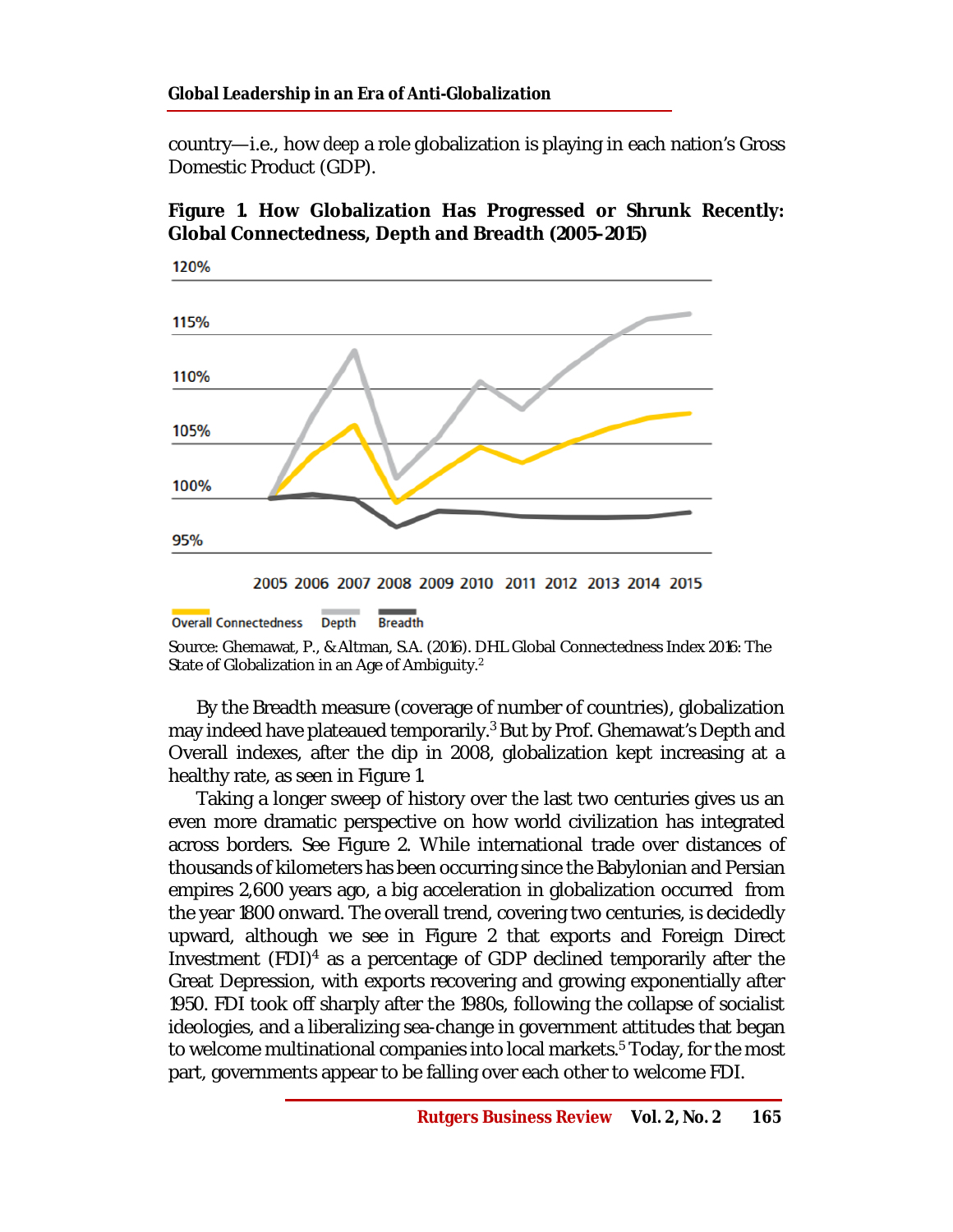**Figure 2. Globalization Over the Last 215 Years: World Urbanization and Selected Indicators, 1800-2015**



Urban Pop'n (% of Total) Exports (% of GDP) FDI Stocks (% of GDP)

Sources: Ghemawat, P., & Altman, S.A. (2016). DHL Global Connectedness Index 2016: The State of Globalization in an Age of Ambiguity, $2$  who in turn drew from UNCTAD, World Bank, and IMF data.

## *Agglomerations and Networks: Their Impact on Civilization and Global Business*

An even more significant change affecting world civilization generally is the acceleration in the exchange of ideas and innovation through physical proximity. Historically, humans had been isolated into small groups of hunter-gatherers. Even after the agricultural revolution around 10,000 BCE, relatively little interaction occurred between isolated farming villages and communities. Urban centers such as Babylon, Rome, ChangAn (Xian today), or Pataliputra (Patna today) were the exception, never containing even at their peak more than a few hundred thousand inhabitants each, so that 95 percent of humanity lived lives within a 10 kilometer radius. See the Urbanization graph in Figure 2.

Innovation, science, and progress require a cross-fertilization of ideas, to say nothing about mass production needing a market of sufficient national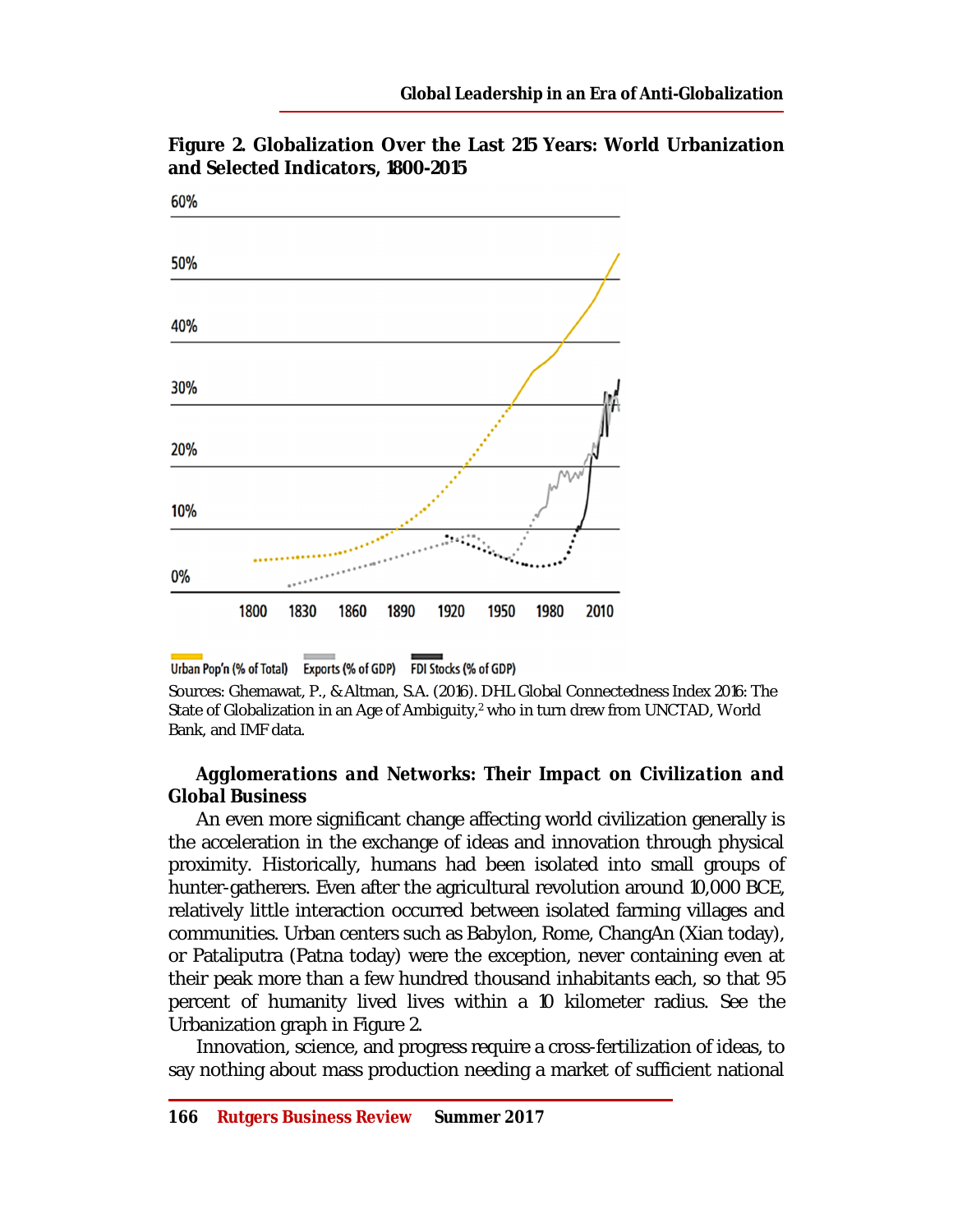or international scale that can sustain the development and sale of new products and ideas. By the year 1800, barely 5 percent of humanity lived in urban centers. Today, 55 percent of us do so, as seen in Figure 2. Urban clusters such as Silicon Valley or Bangalore, where like-minded firms and individuals congregate, confirm the need for physical proximity of technicians to spark the interchange of knowledge and ideas. <sup>6</sup> But it is not just high-technology sectors such as Information & Communication Technology (ICT) or Bio-Pharmaceuticals that form clusters. Mundane production does the same: 70 percent of bags and suitcases sold in the US and Europe are produced in Shiling, China (population 350,000); 90 percent of global-brand eyewear comes from Ouhai, China (population 900,000); and 85 percent of polished diamonds destined for the global market are produced by over half a million workers in Surat, India. $^{7,\,8}$ 

And this is not just about cheap labor. An agglomeration of local suppliers of, say, only zippers, or diamond-polishing compounds, or plastic injectionmolding machinery, provide accumulated expertise, and rapid delivery because of proximity to the assemblers of the final product. Buyers from abroad communicate quality and design standards that spread throughout firms in the cluster. Physical proximity rapidly disseminates ideas, designs, labor, standards, and materials for rapid response to changes in global market demand.

But why do we need physical proximity in an internet-connected world? Virtual networks do substitute for physical proximity $9$ —partially. In the new millennium, Information & Communication Technology ICT networks are as critical a measure of globalization as are shipping lanes for the export of goods. The DHL Global Connectedness Index (Figure 3) shows this as the fastest growing component of its index. Whereas International Trade, Cross-Border Capital, and Migration of People increased by barely 10 percent in the 20052015 decade, Information Flows zoomed by more than 60 percent.

## *The Viral Spread of Thoughts, Sentiments, and Phobias Worldwide*

If we define globalization not merely in commercial terms (exports, capital, etc.) but also in terms of the transmission and blending of ideas, concepts, lifestyles, cultures—and also phobias—then the introduction of the internet must surely be reckoned as a major inflection point in human history.

The term "virus" is not inappropriate. In my opinion humankind is developing an emerging "global consciousness"—a global simultaneity and collective sensitivity to noble thoughts, as well as to phobias and ignoble protectionism. The same channels that transmit the latest décolleté fashion styles from Milan or Gangnam music style from Seoul to a farm family outside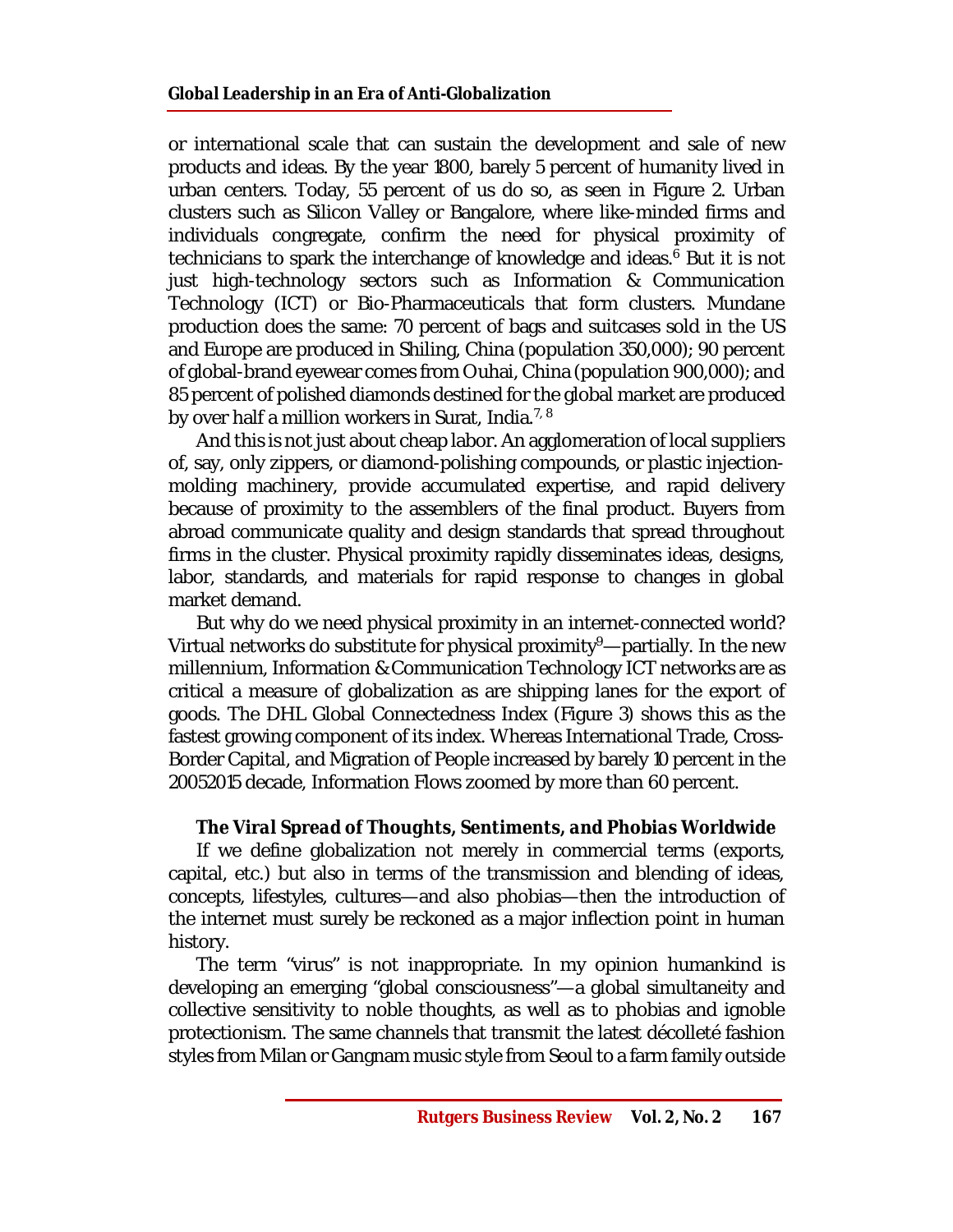Bombay or Basra also then engender in those viewers a feeling of cultural unease or ambiguity, raising questions about identity that are often expressed in a backlash against globalization.





**Trade** Capital Information People Source: Ghemawat, P., & Altman, S.A. (2016). DHL Global Connectedness Index 2016: The State of Globalization in an Age of Ambiguity.<sup>2</sup>

## *The Backlash against Globalization*

Anti-globalization sentiment springs from very different sources in the developed and the developing worlds. In richer nations, globalization has been (for the most part falsely) accused of causing job losses and economic stagnation. In developing nations, the reaction stems from the threats to identity because of the influx of foreign products and ideas.

## **Cultural Angst**

Among the more than 10,000 Catholic Christian saints, St. Valentine (226–278 CE) of Terni, Italy remained a relatively obscure figure until the 1850s, when American entrepreneurs began marketing greeting cards. Even past the middle of the 20<sup>th</sup> century, Valentine's Day was unknown outside the US and UK. Today we have the astonishing spectacle every February 14 of malls in Asian cities from Beijing to Singapore thronged with extra shoppers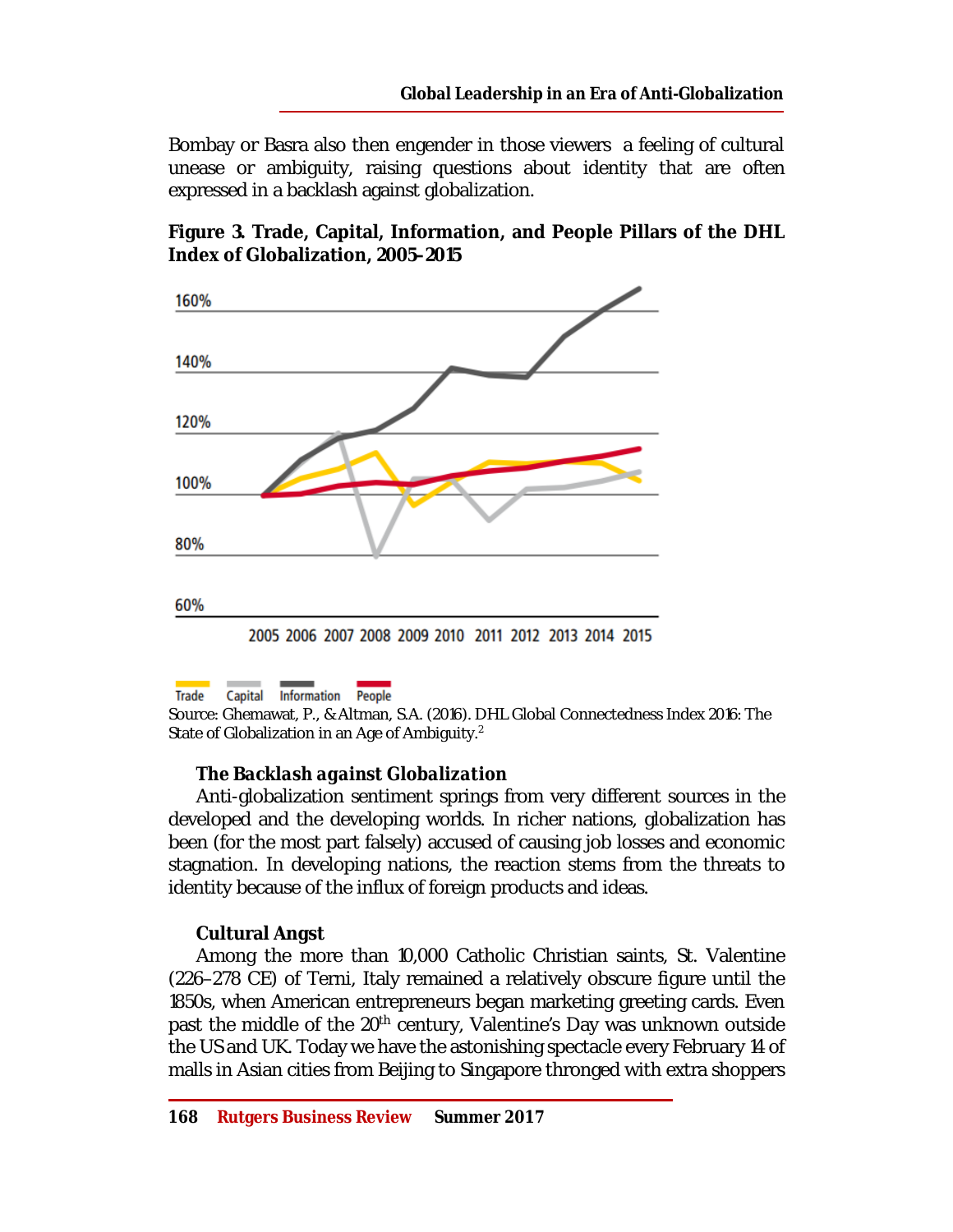and restaurants and shows being heavily booked, with streets suffering additional traffic, because of this almost mythical figure that lived 1,700 years ago and 8,000 kilometers away.

The transmission of ideas, fashions, and "cultural" practices began, even before 1998, via print media. But the internet has radically speeded up the interchange. One may ask, "What's wrong if flower and chocolate shops in Asia and Latin America do additional business on February 14?" After all, if consumers and merchants are happier, that may appear to be a good thing.

But not everybody agrees. Demonstrations against Valentine's Day occur almost annually in India, some involving vandalism of shops, and also resulting, albeit rarely, in the lynching or suicide of harassed couples.<sup>10</sup> Hindu fundamentalist groups protest the incursion of foreign cultural practices as eroding traditional culture.

The incursion of foreign styles and culture is threatening to all ancient societies. Only one or two generations ago, the markers of identity in India or Korea or Bolivia or the Middle East were based on local religion, traditions, and small-distance familial relationships.<sup>11</sup> Today, to their children squinting at a small screen, all the world's a stage.

## **Job losses**

The laid-off workers in the rust belts of Ohio, USA or Northeast France bear a different grudge. Whipped up by politicians such as Don Trump or Marine Le Pen, they blame globalization for their misfortunes. The job losses and angst are real. The diagnoses of politicians (blaming trade and immigration) are grossly overstated or false. Figure 4 shows the results of an analysis done by the McKinsey Global Institute, which concludes that in six industrialized nations (with the exception of Sweden) the majority of households saw a flattening or drop in their wages and investment income.<sup>12</sup> Even after accounting for taxes and transfer payments, households in Italy, the Netherlands, and the UK were affected. Undoubtedly, a major reason was that the year 2014 was compared with the year 2005, a period during which the effects of the Great Recession were still present in most nations.

The reader should note that it is easy to misread the survey results in Figure 4. The survey covers both "falling (as well as) flat incomes." But for many respondents, even if their income remained "flat" for a decade, that is certainly cause for dismay—a legitimate concern that politicians such as Le Pen and Trump latched onto and magnified.

In 2017, jobs have rebounded since 2014. However, a sense of malaise lingers. Employees in the US and Europe (and perhaps worldwide) are working harder, running faster, and more apprehensive because of greater competition in the labor market, aided by the relentless drive for productivity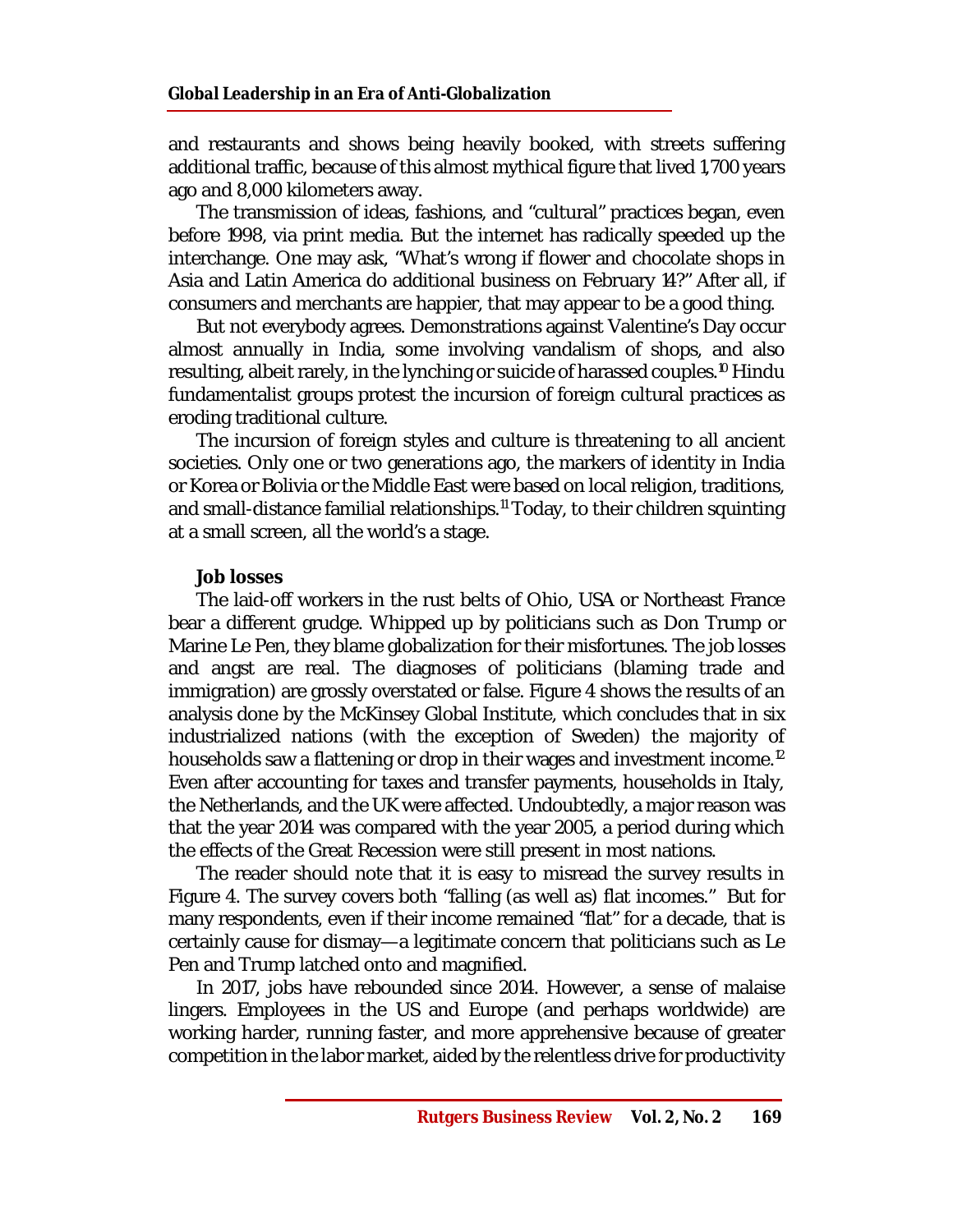gains through automation and ICT. Most depressingly, the McKinsey report suggests that a great psychological letdown is felt in western nations where two centuries of economic progress led every generation to believe they would be better off than their parents. No longer.





Source: McKinsey Global Institute, 2016

Politicians demagogically put the blame on international trade, the offshoring of production, and immigrants allegedly robbing native-born citizens of their jobs. This assertion is true only in small part. For every one US job lost through international trade (1980–2016), informed analysts, such as the Wharton School, conclude that three or four jobs have been lost because of automation, robotics, information technology, and other productivity boosters.<sup>13</sup>

The simplest example of a "productivity" measure is "output-per-worker." When workers are laid off and replaced with machines, computers, or robots, the same output comes out of a factory, but with fewer workers, thus raising the output-per-worker ratio, or productivity measure. Automation, much more than international trade, has made the US the world's most productive nation, by far. <sup>14</sup> International business has certainly produced cheaper prices for industrial and retail consumers. But productivity increases and automation have delivered far greater benefits.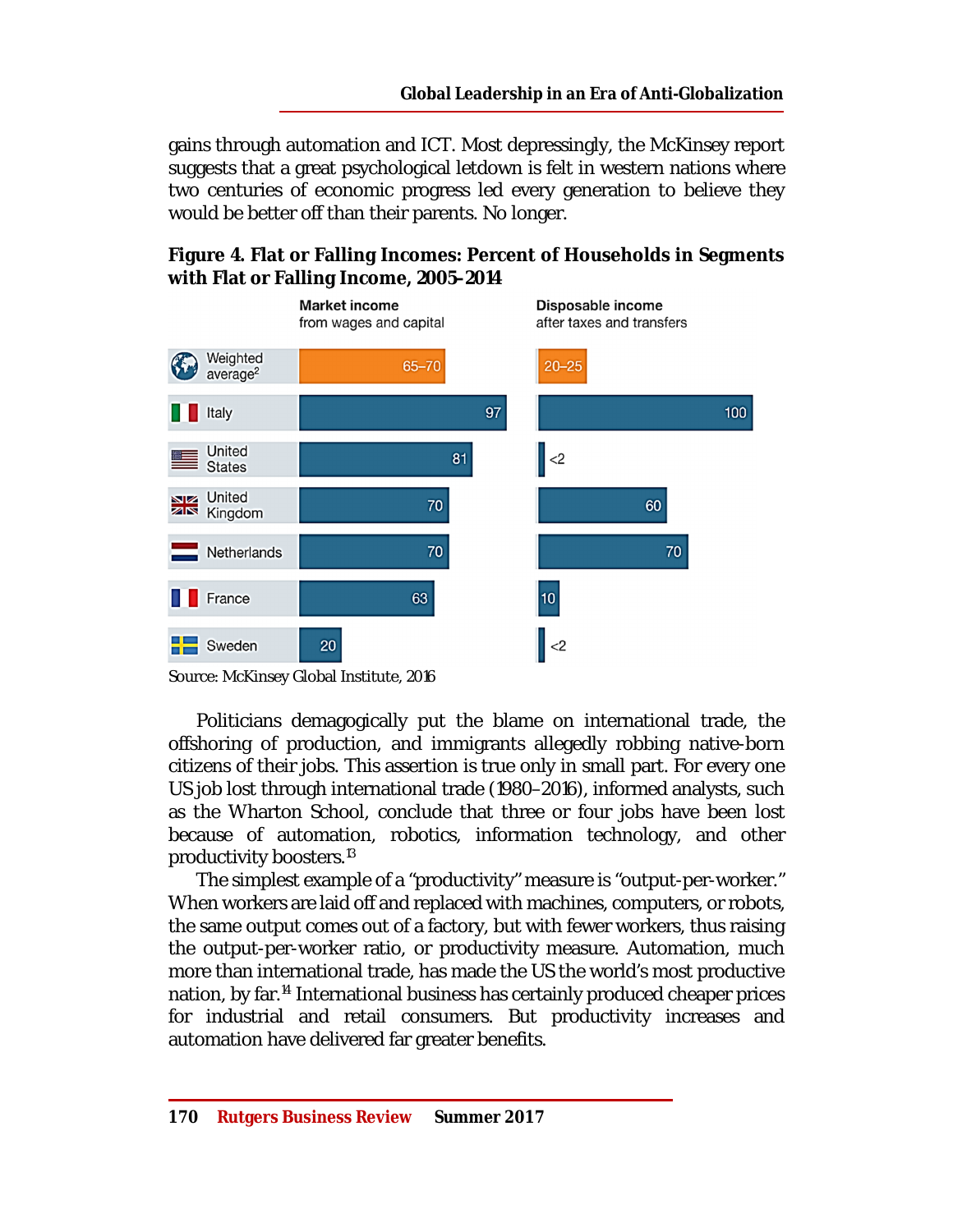Which groups have benefited most from the productivity gains in the US and Europe over the last 30 years? There are three principal beneficiaries (and they do not include labor):

- 1) *Consumers* of the finished products and services, who benefit from cheaper prices when productivity savings are passed on to buyers.<sup>15</sup>
- 2) *Top managers* of companies that award themselves bonuses and higher salaries in cases where the incremental profits from productivity gains need not be passed on to consumers in the shape of lower prices, but can be otherwise allocated. (It is worth noting here that the power of unions in Europe, and particularly in the US, has greatly diminished so that they cannot demand a significant share of the incremental benefits for workers, as in the past. Union membership in the US, for example, has fallen to a low of less than 10 percent of the workforce.)
- 3) *Shareholders* of the firms who expect, and get, fatter dividend distributions and equity growth.

What about labor sharing in the benefits? Gains from automation, robotics, ICT, and artificial intelligence have *not* gone to labor, as many studies show.<sup>16, 17</sup> Over the past 15 years, the best an American or Western European worker could hope for, on average, is to keep his/her job and earn the same pay as before. The ones laid off because of automation are degraded to lower-paying jobs and/or receive government assistance, which partially ameliorates their pain (this is why the right-hand side of Figure 4 shows lower percentages compared with the left-hand side).

International trade (on the import side only) and globalization have undoubtedly resulted in job losses. But automation has caused far more. The benefits of cheaper imports are widely dispersed over all the consumers in an importing nation. (In a hypothetical scenario, assuming all Chinese manufactured imports were replaced by US manufacturing, I calculated an additional cost of \$295 billion to American consumers. <sup>18</sup> That is to say the average US household benefits to the tune of \$2,380 each year because of Chinese imports compared with the make-it-in-America alternative.) On the export side, international trade creates millions of new jobs. But the pain of import-induced job losses tend to be geographically concentrated in certain regions of France and the US.<sup>19</sup> Depending on the voting system, these (dis)affected regions can sometimes have a disproportionate impact in elections in some countries. 20

# **Immigration**

Most studies (even those by authors with a conservative bent) $^{21}$  concur that immigrants, on the whole, produce a net benefit for a country in the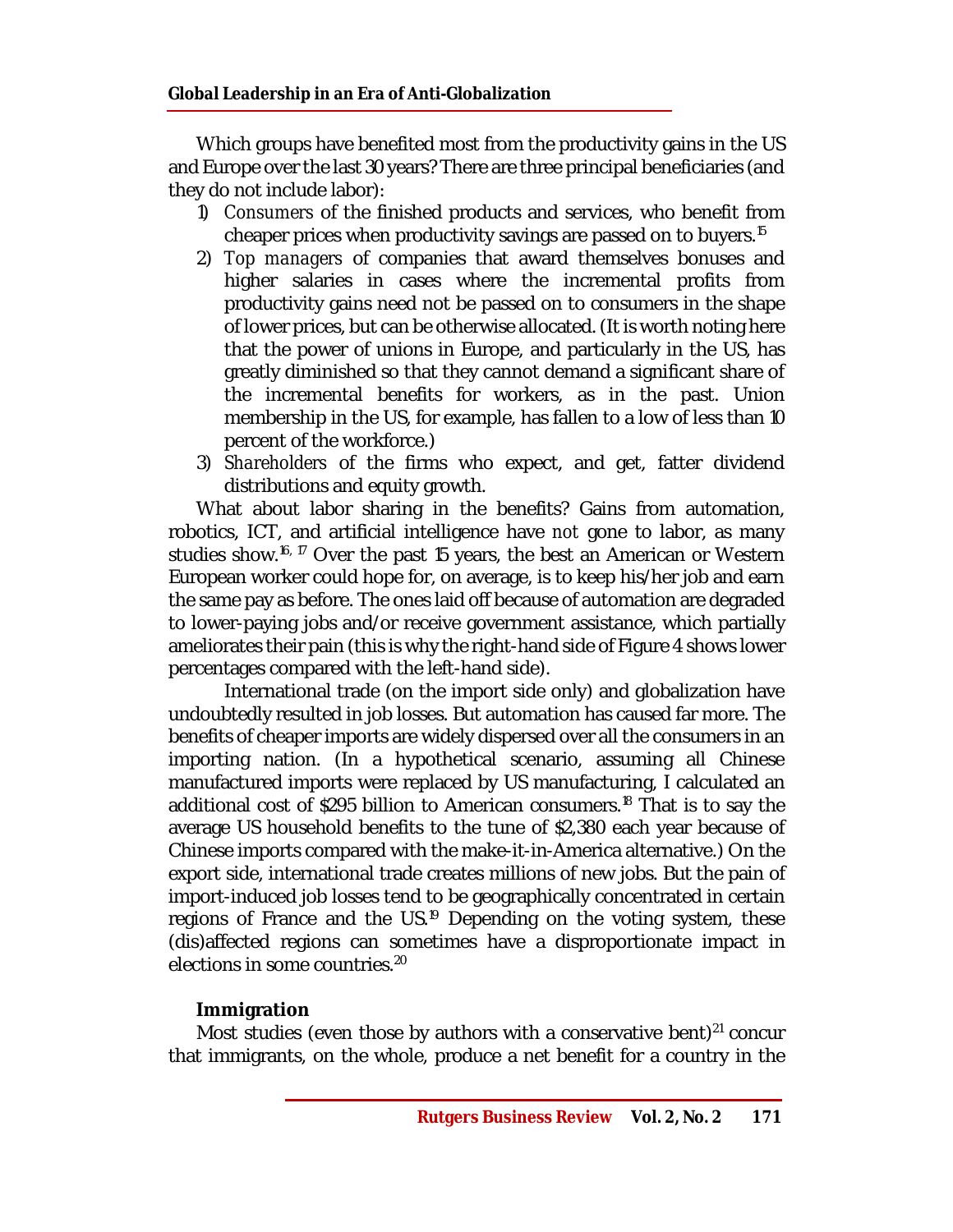medium and long run. That is to say, on average, and over time, immigration produces a net benefit for the nation. Alas, the economist's and sociologist's favorite expressions, "on average" and "over time," are small comfort to those affected in labor markets by competition from immigrants—generally at the unskilled or low-income end of the spectrum. As in the case of import competition, the pain of job competition is concentrated on a small proportion of the population, while the benefits of immigration are widely spread over the entire population. (For example, while all Americans benefit, few think about how much more their lettuce, or meat, or lawn-cutting service would cost were it not for Latin American and Mexican immigrants who toil in difficult conditions for a pittance.)

Figure 5 lists the 10 countries with the largest immigrant populations.<sup>22</sup> With the exception of Russia, the number of immigrants has increased slightly since 2005. Nevertheless, for most on the top-10 list, immigrants constitute only around 11–14 percent of the population. (Exceptions are smallpopulation nations with a large land surface—Canada, Australia, and Saudi Arabia—which have quietly been welcoming selected immigrants to boost their GDP and expand and spread their populace over their large empty spaces.)

Despite as many as 43 million US residents born elsewhere, immigrants (both legal and undocumented) constitute only around 13 percent of the overall US population of 326 million in 2017. Germany, France, and the UK have comparable or lower percentages.

Besides competition for jobs, mostly at the lower-income end of the labor market, 23 immigrants bring foreign ideas, religions, and ethnicity that threatens the self-perception and identity of sensitive native-born segments of the population.

Again, as in many aspects of globalization, the impact is concentrated in certain parts of each nation. Immigrants tend to congregate in certain cities and areas. The irony in the US and French presidential elections, as well as in the Brexit vote, was that in areas with the largest immigrant concentrations (such as New York, San Francisco, London, and Paris), the native-born votes went to the liberal and globalist candidates. But in areas where immigrants are scarce or unseen (such as in Wyoming and West Virginia in the US, or in Lincolnshire in the UK), the votes went to the nativist scaremonger.<sup>24, 25</sup>

How to explain this seemingly paradoxical result? In part, the answer lies in the fact that major metropolitan areas tend to be more prosperous and contain more educated and higher-income residents than outlying areas. Immigrants also cluster in major metropolises. Eventually, the proximity of multicultural ideas and ethnicities renders immigrants unthreatening to the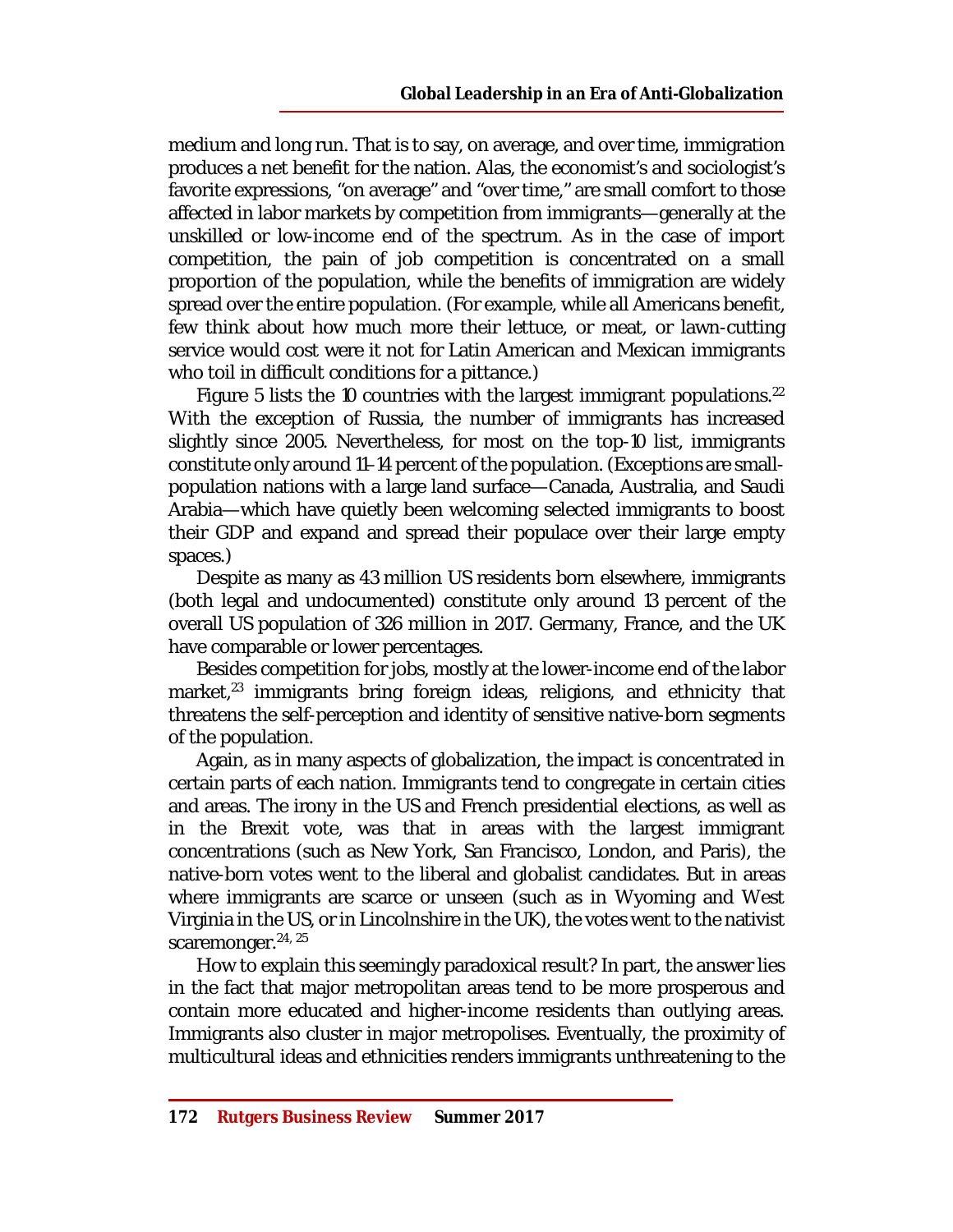#### **Global Leadership in an Era of Anti-Globalization**

native-born urbanites. By contrast, in Lincolnshire or Wyoming, where few foreigners are seen, residents, who may not be as well-educated as their urban counterparts, tend to be more fearful watching images of terrorism on their televisions, making them easier targets for scaremonger politicians.





In cold-blooded insurance or actuarial terms, the likelihood of an American being killed by a foreign-born terrorist is vanishingly small. <sup>26</sup> Even including the 3,000 deaths on 9/11/2001, the lifetime odds are roughly comparable to tornado deaths, at one in 60,000. <sup>27</sup> Since 9/11, which is unlikely to occur again on that scale, fewer than five Americans have died annually at the hand of terrorists, domestic or foreign. By contrast, around 350 Americans die annually by falling out of beds, chairs, or other furniture. Traffic fatalities in 2016 killed 40,000 people, and injured 4.6 million more, on U.S. roads. 28

#### **Fragmentation of the New Media Landscape and Erosion of Trust in Institutions**

Fear sells products as well as political platforms. Advertisers, massmarket television news stations seeking higher ratings, and campaign

Source: Kirk, A. (2017). Which Country Has the Most Immigrants? *The Telegraph*. 22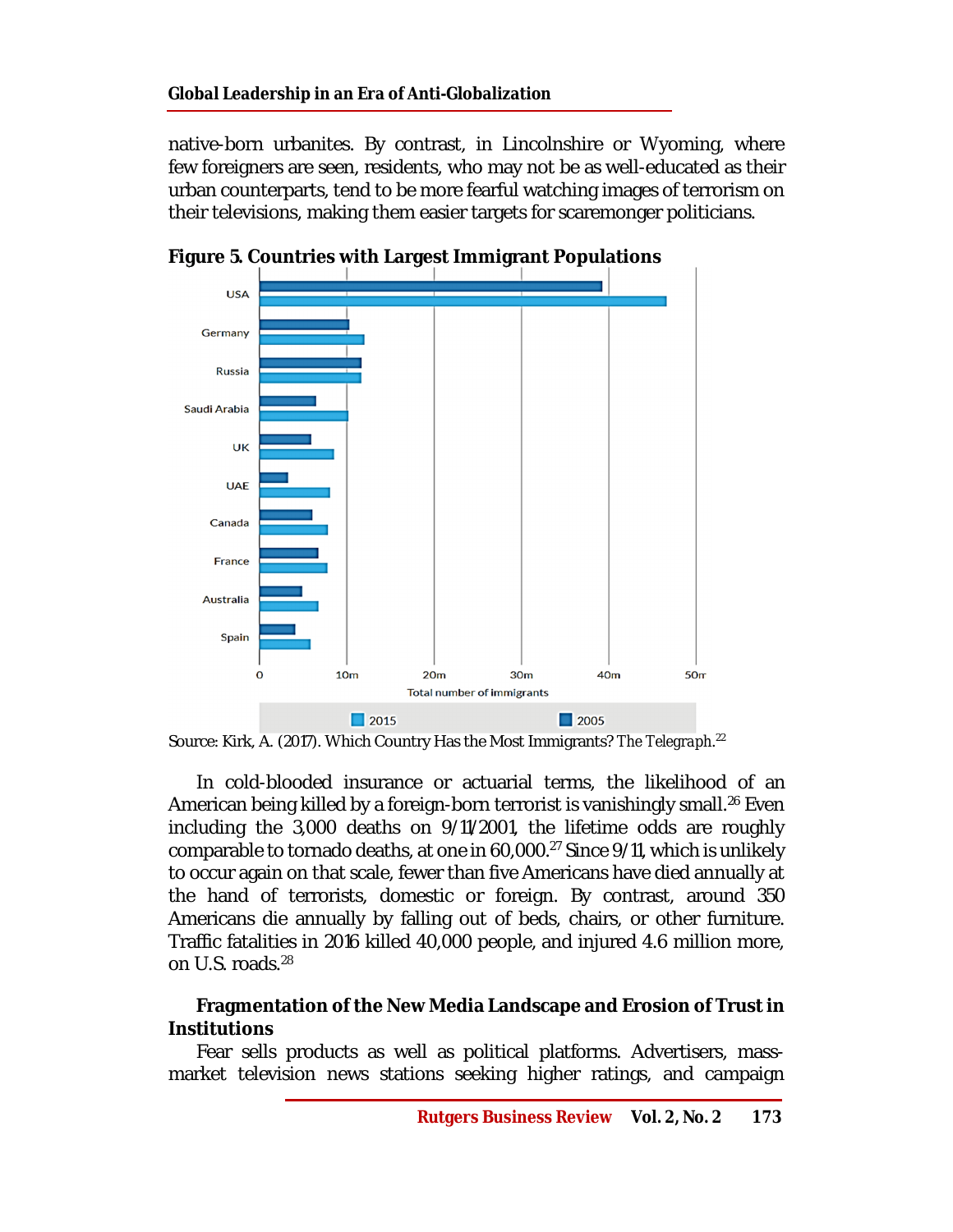managers all know that what hooks viewers and votes are the two bookends of mortality: sex leading to conception and death. Male candidates can be more appealing when gossip links them with multiple women.<sup>29</sup> A strong personality that frequently threatens or scares is similarly attractive to many.

The internet has fragmented and multiplied media sources. A the turn of the millennium, Americans got their information from what were then considered reliable and venerable sources such as CBS, NBC, and the *New York Times*, just as the British public trusted its institutions such as the BBC and the *Times of London*. Today, that trust in institutions has eroded to the point where Don Trump and Nigel Farage (the UK Independence Party [UKIP] leader principally responsible for Brexit) can openly mock the traditional news outlets—and get thunderous applause at rallies. Readers and viewers do not know whom to trust anymore.

Hence, many turn to Facebook as their principal source of "information." Especially pernicious and troubling has been the role of algorithms in the new media companies. Half of 18–49-year-old Americans get their "news" online in a biased fashion.<sup>30</sup> According to a Pew Research study, "About twothirds (63%) of Americans say family and friends are an important way they get news."<sup>31</sup> What nobody realizes is that algorithms at Google and Facebook deduce what users prefer and then steer them toward "like"-minded customized news sources that their family, friends, and social network also read.

Why do Google, Facebook, and others do this? The answer is that a user is more likely to purchase from an advertiser when the content viewed is congruent with his/her preconceptions and predilections. Similarly, Fox News, MSNBC, and Breitbart endeavor to lure and retain "like-minded" viewers whose biases are confirmed and reinforced every time they visit the site. No organization wishes to drive viewers away by presenting them with dissonant or uncomfortable facts—hence, the selective algorithm-driven filter.

Such viewer screening and algorithms create and perpetuate inbred, selective, and self-reinforcing "filters" that segregate the public into "alternative realities"—separate camps and "silos" from which the world looks very different, depending on which silo one occupies. Is it any wonder that politics in the US, Europe, and even Turkey and India are becoming polarized into camps with markedly different views on the same phenomenon?

This institutional failure away from objective journalism that presents a wide range of facts—however uncomfortable—should not be blamed on the internet, which is merely a dumb medium. Rather, it is a manifestation of a phenomenon that has been gaining momentum over the past three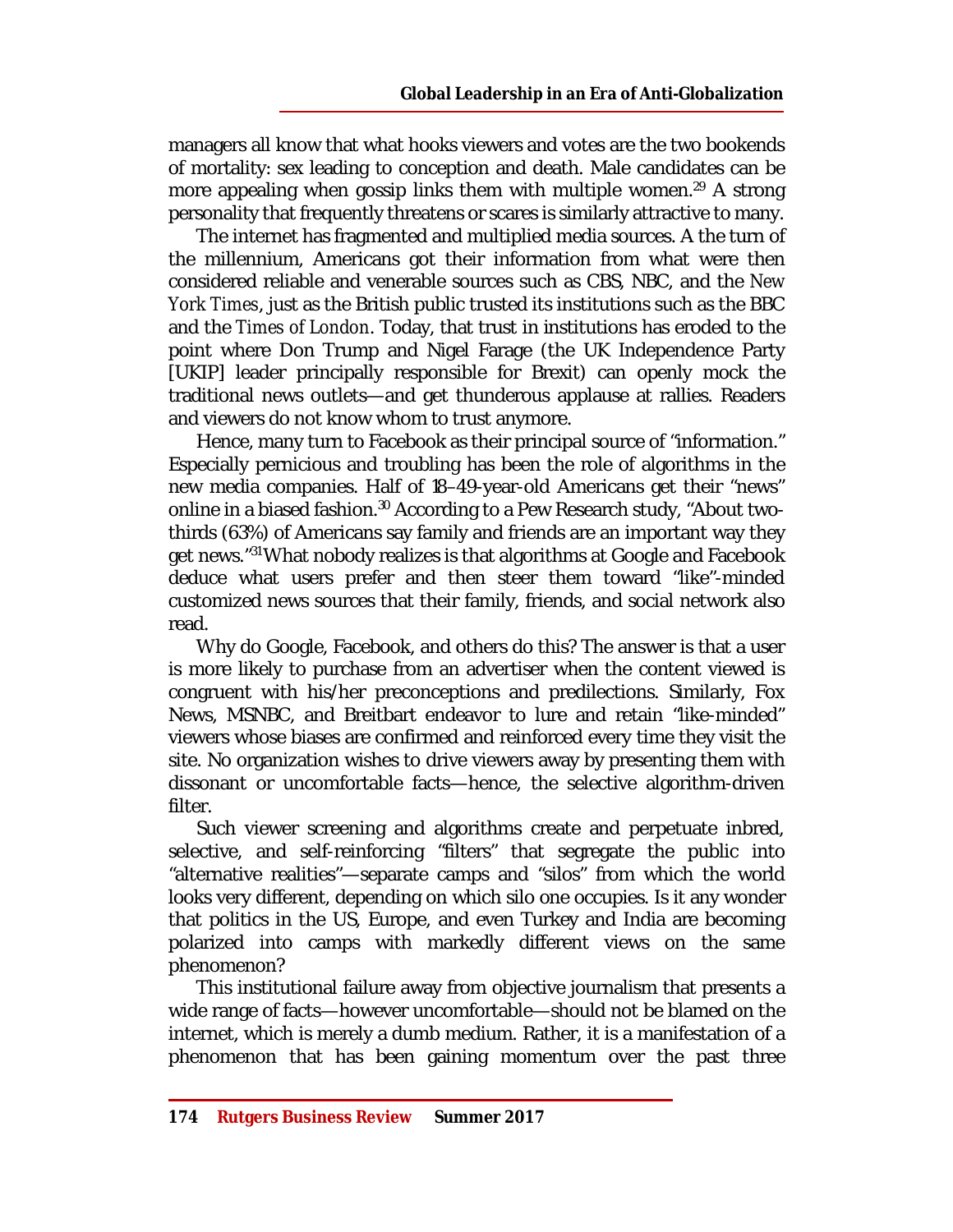decades—the drive for profits superseding the duty of a journalistic institution or company to serve the largest interest of the public. (Mind you, I am a professor at a business school who very much believes in the social value of fair competition. But I also recognize that sometimes corporate interests diverge from the "greater good.")

## *Is Globalization in Retreat?*

No. Some aspects of globalization, such as trade, saw their growth slowed in the 2005–2014 period. And increasing nationalism in some nations such as the US, UK, and Turkey may result in greater protectionism against the import of several categories of products. Immigration may level off or decline in certain countries. But the welcome mat continues to be laid out for incoming FDI. Cross-border data and communication flows continue to grow rapidly. Moreover, the giant domestic markets of China and India are far from a saturation point for foreign products and ideas. Indians and Chinese (who total 2.6 billion persons and constitute 37 percent of humanity) are not xenophobic. They are more ready to adopt foreign ideas and modern 21stcentury lifestyles<sup>32</sup> compared with sections of US and European societies currently undergoing self-examination and angst. The "middle class" citizens who buy processed or manufactured goods and services in China and India have been variously estimated to total between 800 million and 1,400 million. They joyfully buy mobile phones from Korea or the US, watch actionoriented American movies with subtitles, and clothe themselves in jeans and tailored western-cut garments.<sup>33</sup>

Is globalization in retreat? The answer is a reasonably strong "no," especially if the view is from an emerging-nation context rather than the West. While America and parts of Europe are in a temporary bout of introspection, developing nations are optimistically forging ahead. While aging infrastructure (roads and bridges) in the US need attention, Don Trump calls for billions to be spent on a border wall. Meanwhile, thousands of kilometers of China's "One Belt, One Road" construction project, designed to connect China with Europe and SE Asia by road and train, have already been completed, as well as a string of ports built on the Pacific and Indian Oceans. <sup>34</sup> The Asian Infrastructure Investment Bank (AIIB), with 70 emerging countries as members (from Azerbaijan to Vietnam), has an already subscribed capital of \$100 billion and is sponsoring projects in Asia and Africa. 35

The second broad conclusion is that globalization has been falsely accused. It is not globalization, *per se*, that causes job losses, culture shocks, and xenophobia among sections of the public in the US and Europe. Rather, it is modernization of lifestyles and industries that more fundamentally alters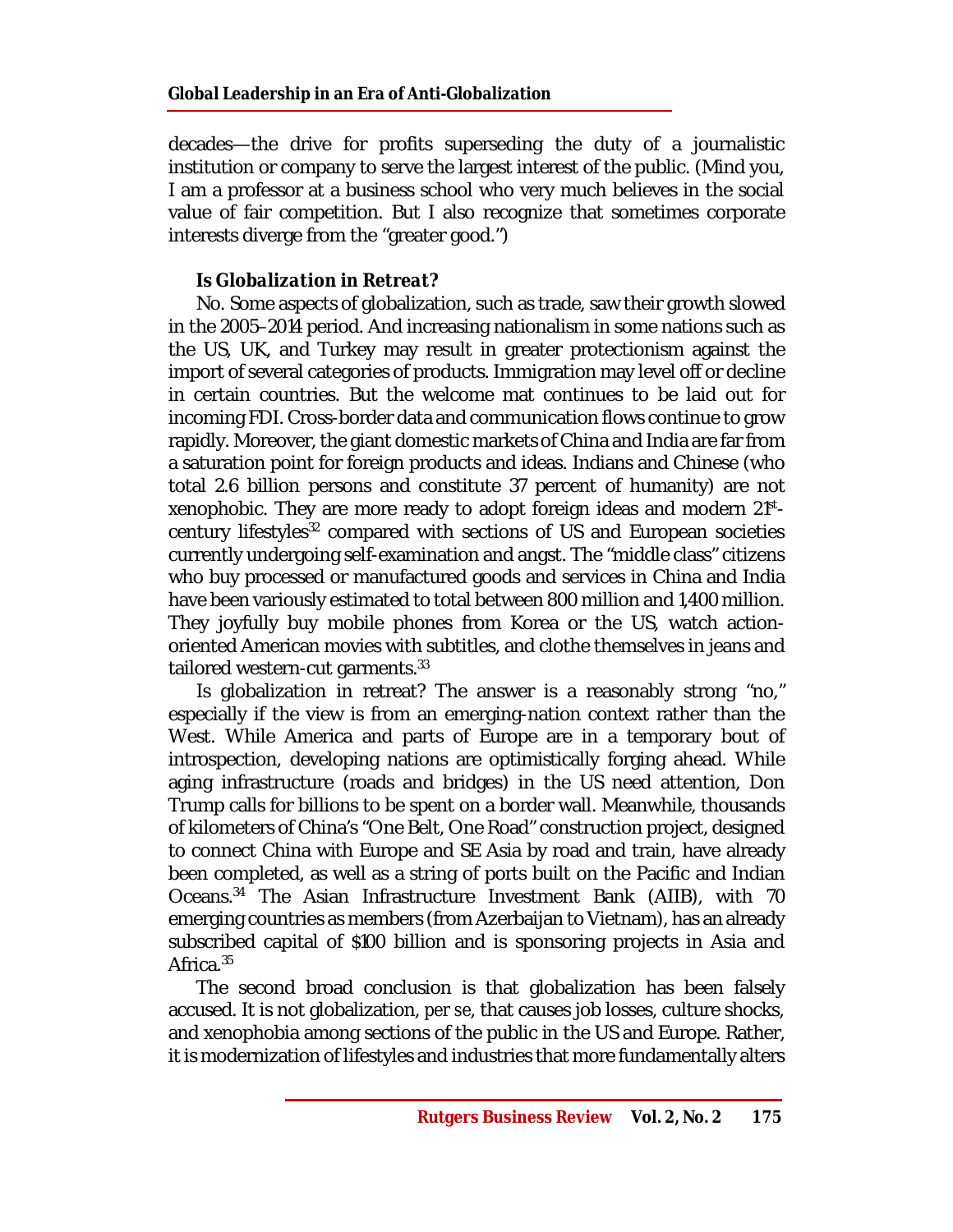the patterns of work and life. Much more than imports or offshoring, it is automation that eliminates jobs in advanced nations. Increased domestic competition (more than import competition) drives companies to try to cut costs and the labor content of production.

In part, Marine Le Pen is correct. In the US, Western Europe, and indeed worldwide, the last 25 years have proclaimed the gospel of hyper-competition and an intense focus on company stock values and profits. The power of unions has shrunk. This has tilted the social balance in favor of capital investors, top management, and all consumers (who benefit from better and cheaper products) and against labor. "Nothing wrong with that," many would say. Indeed, before the 1980s, unions in several manufacturing sectors were perhaps overly strong, resulting in inefficiencies, low productivity, and meager profits. For each society it is a matter of finding the right balance how to manage the allocation of benefits accruing to (1) labor, to (2) consumers, to (3) top management, or to (4) shareholders.

Do not blame globalization. It is a symptom, and not the cause, of the introspection convulsing some western societies groping for the right balance in lifestyles between work and leisure, as well as between consumerism, corporate interests, and social justice.

#### *A Globalizing World: Benefits and Backlash*

We still live in a world of distinct nation-states and cultures, although the various aspects of globalization such as trade, FDI, the internet, travel, and migration are stitching us together. Today, nations and societies are grossly unequal in income and knowledge. But this inequality is not based on malevolent forces trying to keep the poor down. On the contrary, globalization has lifted around two billion people out of poverty since 1980 through FDI and trade. Table 2, derived from World Bank data (using \$1.90 per person per day as their cutoff), shows dramatic decreases in poverty rates after 1980. In 1981, 44 percent of humankind lived in absolute poverty. With the big increase in global trade and investment since then, even though the world population almost doubled, by 2015 only 9.6 percent of us were in grinding poverty.

Take Bangladesh as an example. Although it is one of the poorer nations on the planet, today it is the second biggest exporter of garments to retailers around the world (e.g., H&M, Zara, Marks & Spencer, Walmart). Its 2.4 million garment workers, supporting households totaling 8.5 million, enjoy a minimal lower-middle-class life. True, their hourly wage, hovering at 45–85 US cents per hour, appears shockingly low to westerners. But a \$5 daily wage times two income earners, or \$10 per day, is enough in a low-cost nation to allow a family to live an adequate or tolerable life. (The alternative, in the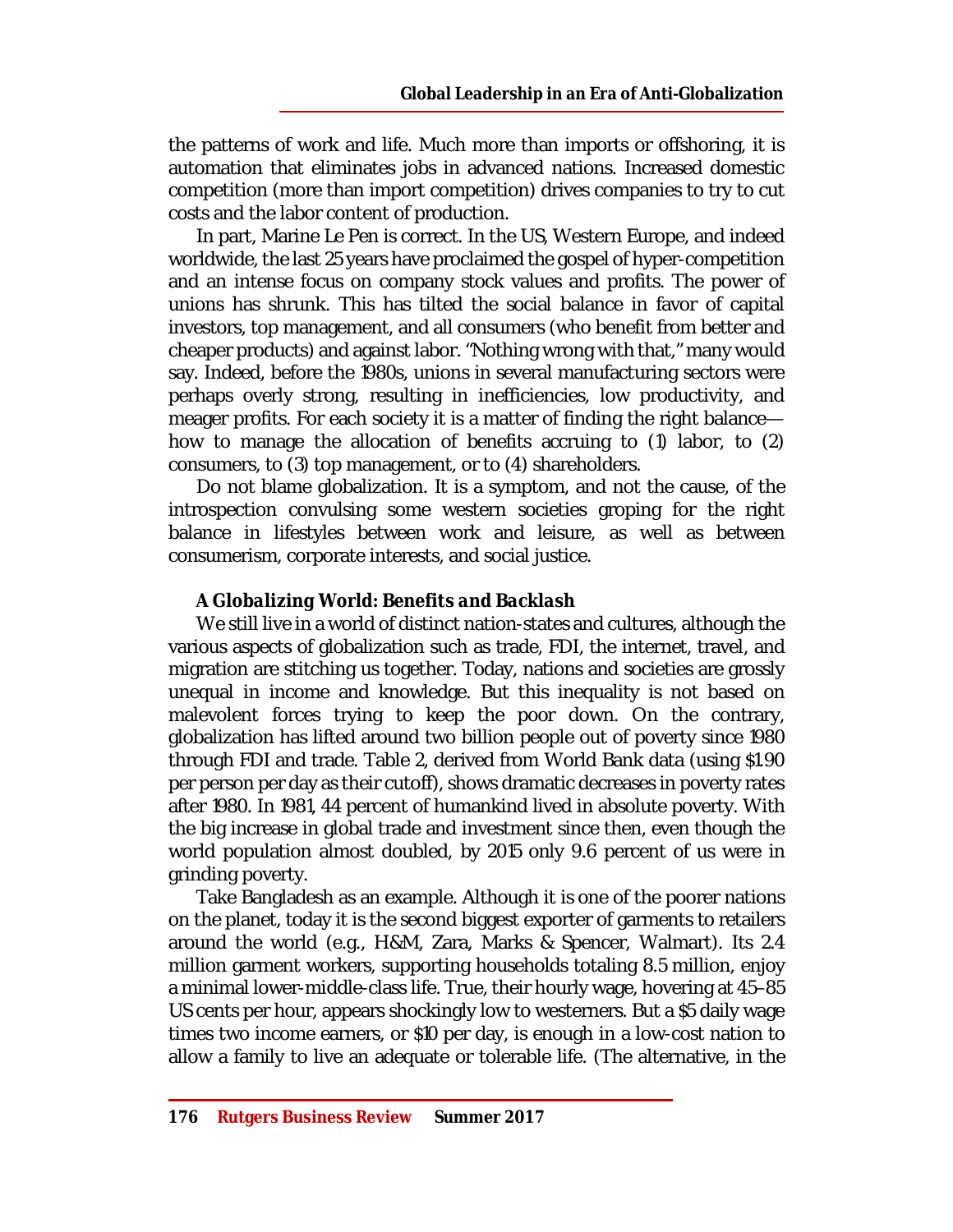farm villages from where many came to work in the urban factories, would likely be below the World Bank's criterion of \$1.90 per person per day.)

| Year | <b>World</b><br><b>Population</b> | % Living in Extreme<br>Poverty (at \$1.90 per<br>person per day) | <b>Absolute Numbers of</b><br><b>Humankind Living in</b><br><b>Extreme Poverty</b> |
|------|-----------------------------------|------------------------------------------------------------------|------------------------------------------------------------------------------------|
| 1981 | 4.5 billion                       | 44%                                                              | 1.98 billion persons                                                               |
| 2015 | 7.4 billion                       | 9.6%                                                             | .71 billion persons                                                                |

| <b>Table 2. Reduction in Poverty</b> |  |
|--------------------------------------|--|
|                                      |  |

Source: World Bank.<http://iresearch.worldbank.org/PovcalNet/index.htm?1>

Citizens of Europe, the US, and Japan also benefit. As consumers, they enjoy low prices compared with a world where international trade and FDI did not exist and garments would cost thrice as much, for example. They can spend the savings on a wider range of items. As producers, many have jobs intended for foreign markets—i.e. export. In the US alone, 12 million jobs are *directly* related to exports, with up to 35 million jobs if ancillary suppliers of components and services are included. 36 (Contrary to the statements of scaremonger politicians, the US remains by far the most productive nation on earth and is also highly competitive in world markets—a very close second to China in total exports, as seen in Table 3, where the EU is grouped into a total of 28 countries).<sup>37, 38</sup> Worldwide, I conservatively estimate at least 200 million jobs directly dedicated to exports and around 600 million total jobs, including ancillary suppliers.

FDI is an alternative channel to exports in reaching a foreign buyer. An American purchasing a Honda CR-V may not know whether his or her particular car was assembled in Honda's US subsidiary, exported to the US from Honda's Mexico subsidiary, or shipped to the US out of Japanese production. (All three sources are used.) Honda's USA subsidiary employs 30,000 Americans directly<sup>39</sup> (and an estimated 60,000 more indirectly). The worldwide total stock of FDI in 2015 was \$24,983 billion, and the total jobs (at multinational headquarters and subsidiaries globally) are likely to approach the hundreds of millions, the numbers attributable to exports.

Some economists estimate that the world GDP is at least 10 percent higher—or an additional \$8.5 trillion—because of globalization. 40 Globalization has produced enormous net benefits for the world: gains for consumers, hundreds of millions of additional jobs, and alleviation of mass poverty in developing nations.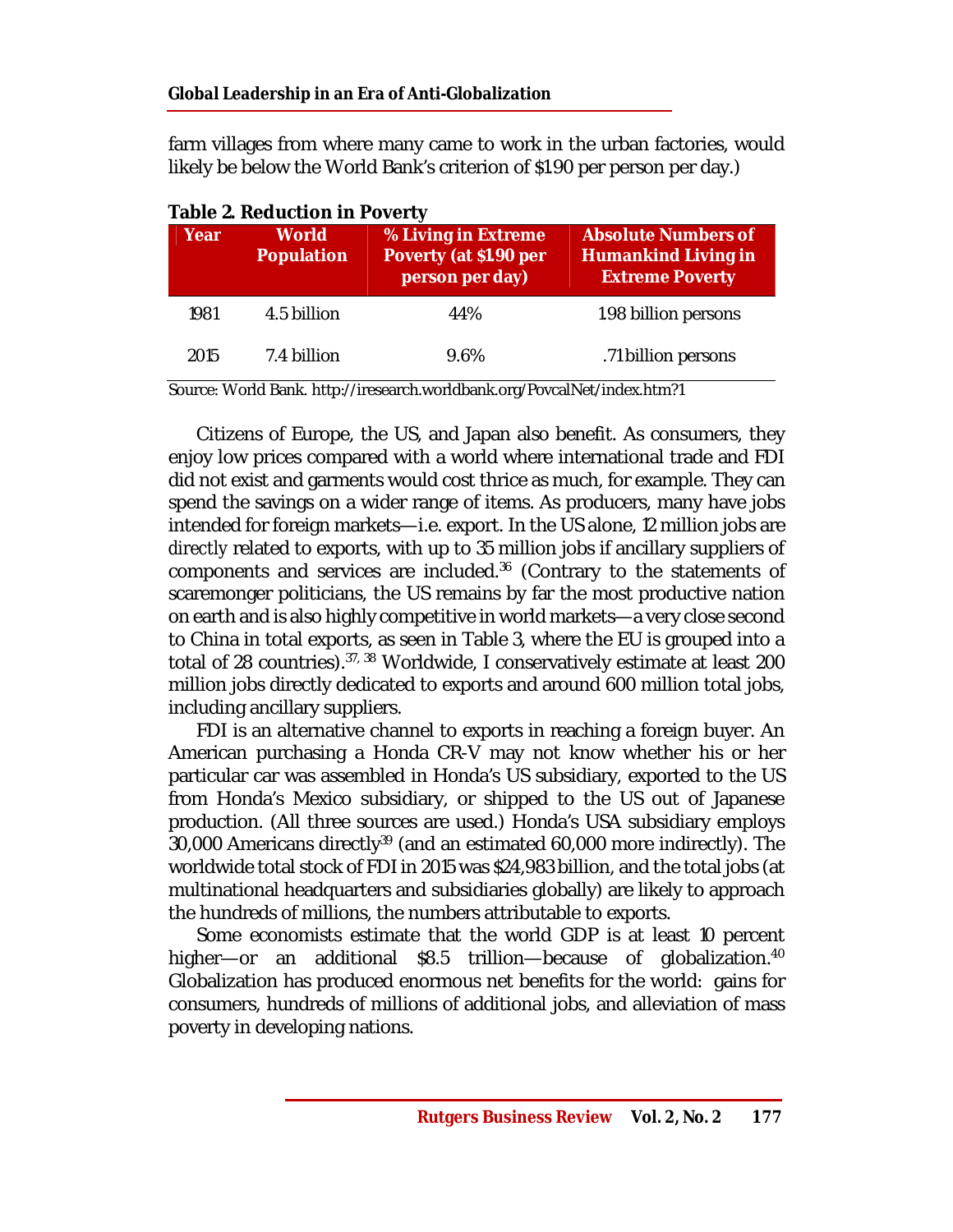| <b>Country/Region</b> | <b>Services</b><br><b>Exports</b><br>\$ Billions | <b>Merchandise</b><br><b>Exports</b><br>\$ Billions | <b>Total</b><br><b>Exports</b><br>\$ Billions |
|-----------------------|--------------------------------------------------|-----------------------------------------------------|-----------------------------------------------|
| EU (28 nations)       | 2,064                                            | 5,374                                               | 7,438                                         |
| <b>USA</b>            | 752                                              | 1,455                                               | 2,207                                         |
| Japan                 | 174                                              | 645                                                 | 819                                           |
| China                 | 208                                              | 2,098                                               | 2,306                                         |
| <b>WORLD</b>          | 4,879                                            | 16,002                                              | 20,881                                        |

**Table 3. The US and EU (28 Nations) Together Are Far Bigger Exporters than China and Japan**

Source: UNCTADStat. <http://unctadstat.unctad.org/wds/ReportFolders/> reportFolders.aspx

## *What Leadership Qualities Are Needed in an Interdependent Globalizing World?*

All of the above suggest we are in a far more complex, interdependent world where negotiated cooperation, based on common rules, is the only way to make our planetary civilization function. My exports are your country's imports. My new drug discovery needs patent protection in your nation. International banking and finance cannot function without common norms and protocols for transactions. African dust pollution wafts over to the eastern US. Air travel is impossible without close coordination among controllers in many nations. Millions outside the US use GPS devices receiving signals from American satellites. Passengers and cargo require assurances of safe passage through waters claimed by individual countries. The internet must operate on commonly accepted technical standards. Mutually negotiated technical standards apply to almost all industries.

Since we live in a world of nation-states (as opposed to a world government), negotiations on a multitude of issues must take place. A "my country first" approach may be desirable, but only as an early starting point. Great mutual gains are to be had in every nation by participating in planetary standards, common rules, technical and economic cooperation, and policies that promote trade and FDI—while tackling at home the inevitable adjustments and pain suffered by segments of each country's workers who are laid off. Globalization is not pain-free. But the overall gains vastly outweigh the pain felt by affected segments of each nation's population.

For politics, if global cooperation inevitably means a minor loss of economic sovereignty, what are desirable leadership qualities in an interdependent world? Our recent tribal past still powerfully influences human behavior and politics. From a leadership qualities point of view, the opposite of globalization is not nationalism, it is tribalism. Tribes were, and are, led by "big chiefs," "strong men," potentates, and kings—in short, autocrats.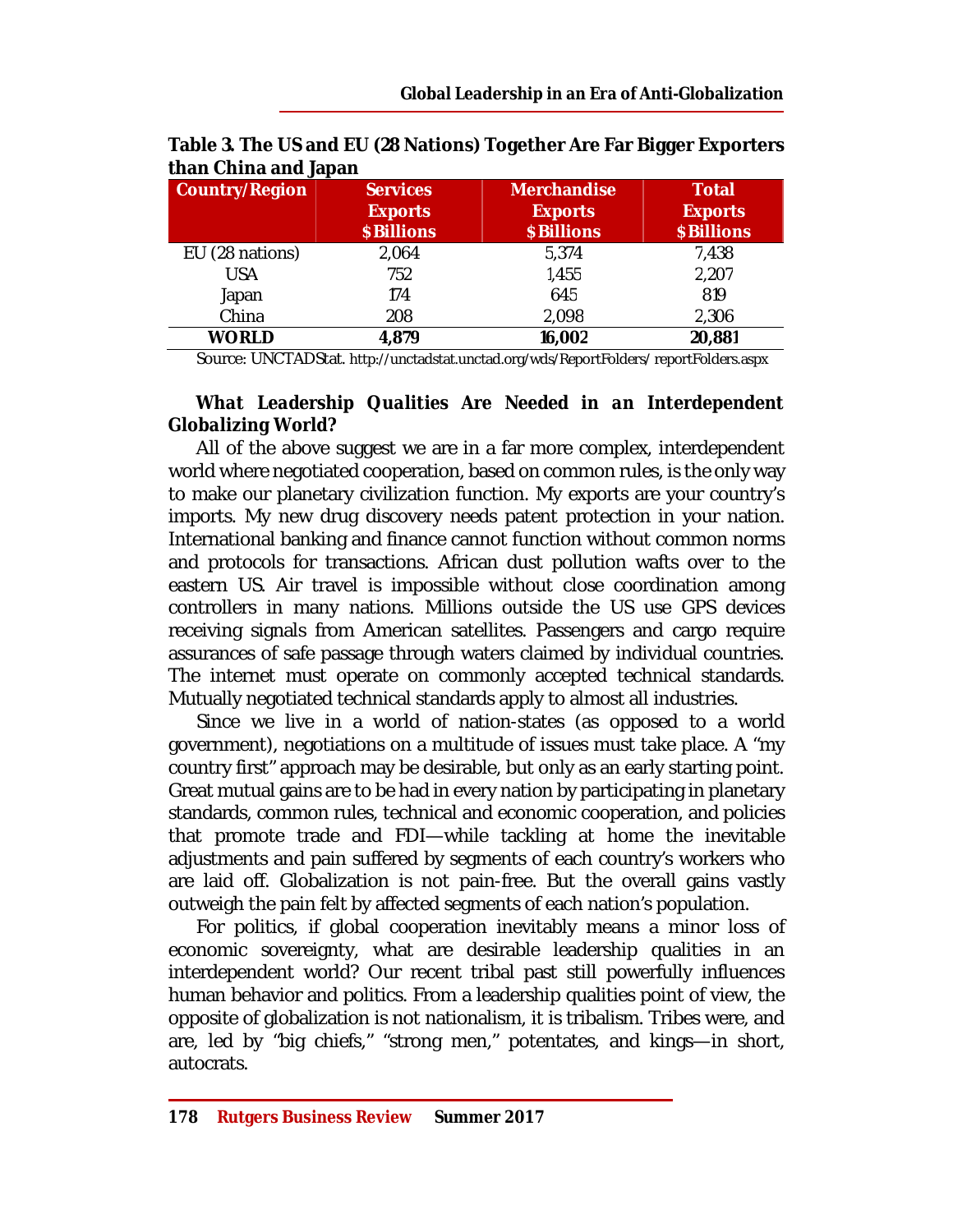| The "Big Chief" or Autocrat           | <b>The Globalist Leader</b>                             |  |
|---------------------------------------|---------------------------------------------------------|--|
| Personality expansion                 | Process facilitation                                    |  |
| Central decision-making               | Collaboration across organization levels<br>and borders |  |
| Egotism / Impulse                     | Humility / Deliberation                                 |  |
| Family / Nepotism / Patronage         | Merit                                                   |  |
| Demands for personal loyalty          | Loyalty to principles / Democracy                       |  |
| Mano a mano (Win / Lose)              | Consensus (Win / Win)                                   |  |
| No obligation beyond immediate circle | Noblesse oblige                                         |  |
| Secrecy                               | Openness / Disclosure / Communication                   |  |
| Language:                             | Language:                                               |  |
| Short                                 | Nuanced                                                 |  |
| Succinct<br>$\bullet$                 | Contingent<br>$\bullet$                                 |  |
| Repeated<br>٠                         | Complex                                                 |  |
| Powerful<br>$\bullet$                 | Persuasive                                              |  |

## **Table 4. Leadership Qualities for a Global Civilization**

Tribal leadership is characterized by centralization of power, concentrated in an individual (the chief) and his immediate circle. See Table 4. Ego, impulse, and passion are frequently displayed. Outward impressions are emphasized, and flaunting of wealth, power, hangers-on, and retinue are the result. Value is placed on fast decision-making and the appearance, or image, of decisiveness and machismo.

The globalist leader, on the other hand, recognizes her apex role differently, knowing that a global economy and civilization require cooperation and assent from other countries, as well as from her own organization and citizens. S/he sees her/himself as a facilitator of interactive and interdependent processes, a catalyzer of cooperation across organization levels in her own government, as well as inter-organizational cooperation at the international level. Passion (strong likes and dislikes) and rapid decisionmaking are recognized as impulses to be suppressed in favor of deliberation, consultation, and advice from a wider circle of opinion.

The tribal leader, or autocrat, typically draws from a smaller circle of advice—from family, sycophants who have pledged personal loyalty, and external patrons who stand to be politically rewarded. Sharing information and disclosure are seen as forms of weakness, giving needless advantage to others. Secrecy is a desirable norm. His language is characterized by short phrases, often repeated, and his speech projects an impression of "great" power. Life and work to him are an endless series of "mano a mano" negotiations in which one party wins and the opponent loses. Maneuver, covertness, and psychological tactics are seen as important ways to get ahead in this world view that emphasizes a "me first" or "my country first and the rest be damned" mentality.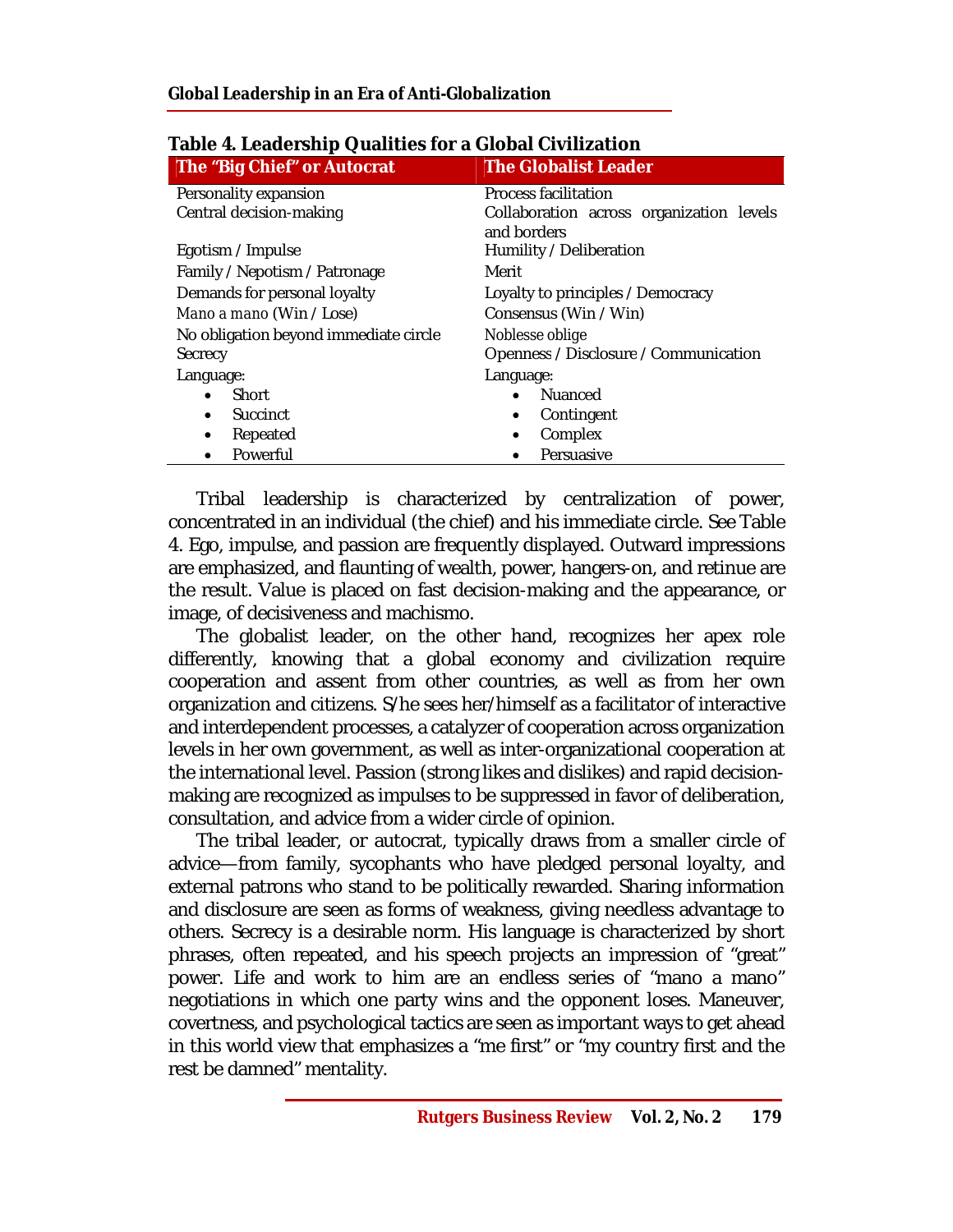The globalist leader has a more realistic and humble perception of her own capabilities. Her instincts are democratic. She knows, in today's complex, interdependent, and multicultural world, that no single person is knowledgeable or wise enough to make highly centralized decisions. Advisors are chosen based on merit, rather than nepotism. Her language style is moderate, nuanced, contingent, complex, and persuasive. Openness and disclosure make for better collective decisions. Openness, communication, and cooperation also enable reciprocity and consensus to be reached with other countries on common rules, standards, protocols, and norms without which something as simple as the internet or cross-border phone calls and air travel would not be possible—let alone the "architecture" of thousands of worldwide technical standards or the political dialogue needed to build and sustain a global civilization.

The tribal leader's world view is a planet populated by distinct and often conflicting tribes, with each tribe looking after its own. If not racist, tribalists look upon other tribes as inferior in capability and skills. The globalist's weltanschauung<sup>41</sup> is a planet populated by a uniform and undifferentiated humanity with a collective global consciousness. If in the 21st century some of humanity remains inferior in wealth or education, that is not an indictment or judgment against them. Rather it represents an opportunity, nay an obligation, to raise their education and living standards higher. As Table 2 shows, this happy transformation of billions being lifted out of abject poverty is something that globalization is already accomplishing.

#### *Conclusions*

It took humankind 100,000 years to reverse their scattering into tiny isolated tribes occupying remote corners of the planet and begin having contact with one another, and another 12,000 years to move from being hunter-gatherers to launching the industrial revolution in the 18th century. Another 250 years later, we are today in a globalizing economy that has benefited most of humanity, especially in the developing world, although it may have adversely affected jobs, expectations, and self-worth in some segments of society in Europe and the US. The gains of globalization, as seen in Table 2, vastly exceed the pain felt by some in advanced nations although it is no consolation to the laid-off worker in Lille, Detroit, or Birmingham<sup>42</sup> to be told that millions in Buenos Aires, Bombay, and Beijing enjoy an elevated existence. It is small comfort to the television viewer in Kent, traumatized by images of terrorism (however minuscule the probability of being personally affected may be) to be told that millions in Kinshasha, Kolkata, and Kunming don western dress, speak English, listen to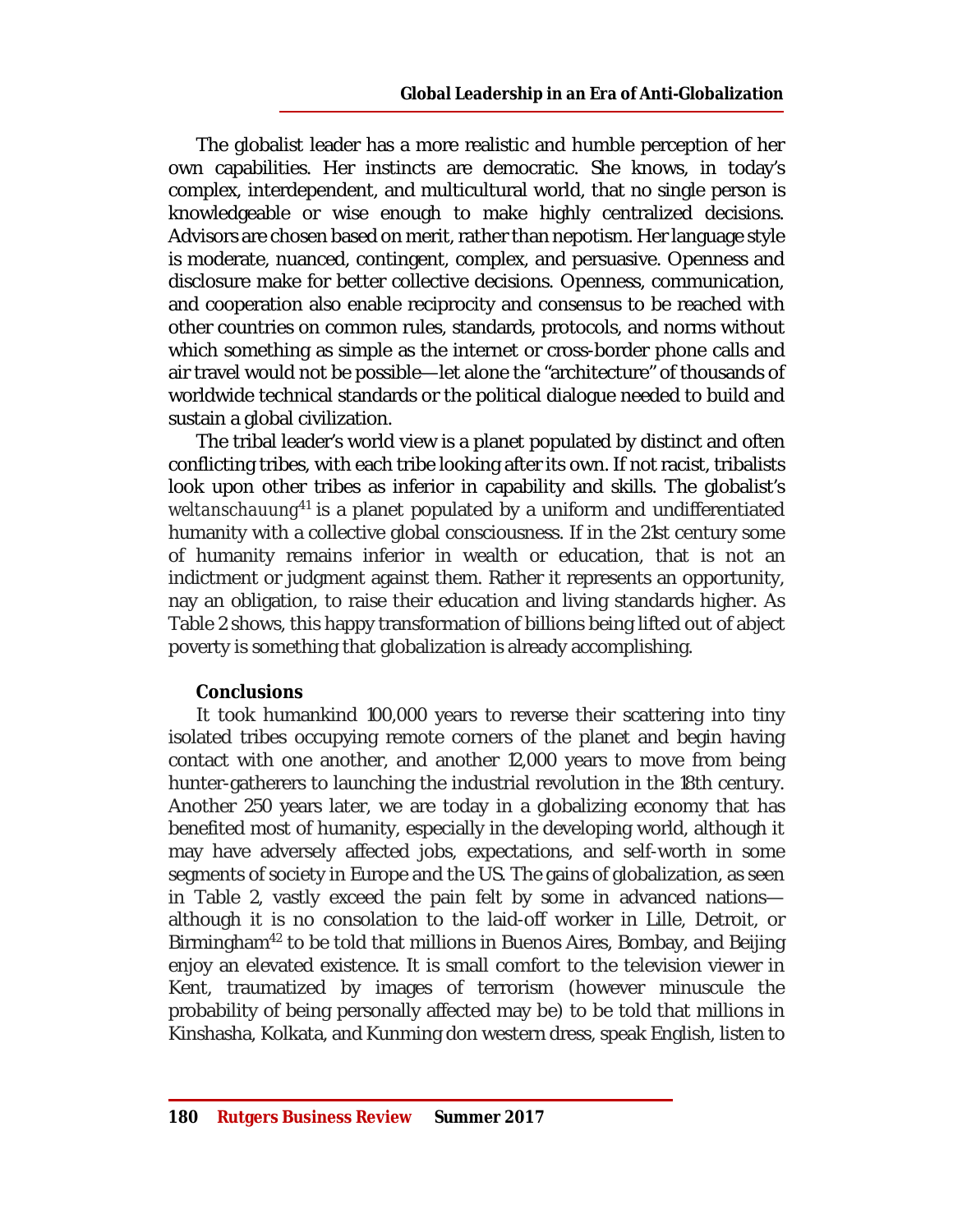Beyoncé, and follow Facebook, so that their culture and life, superficially at least, approximates that of the person in Kent.

Darwin may not be all wrong. But today we know that he was less than half-right. Cooperation, even more than competition (or "survival of the fittest"), forms the basis, or architecture, of biological life at the cellular level, as well as behavior within and between species.<sup>43</sup>

The same applies to the mind. In the 21st century, when we speak of "institutions" (be they national or international) we are speaking of mental architecture. Treaties, technical standards, air traffic control, shipping lanes, GPS, international postage, the internet, and all such commonly accepted standards may have a paper or softcopy repository. But once negotiated and implemented, they really are collective pathways of the mind that most of humanity follows to its advantage.

The coming-together of humankind in a global, integrated economy will likely continue—although history is replete with scenarios of human progress followed by retreat or even "dark ages." To build a global civilization, we need leaders who espouse democracy, openness, morality, benevolence, meritocracy, egalitarianism, and a recognition that our edifice is built on international cooperation, mutually negotiated rules, and commonly accepted procedures.

#### **Author**

*Farok Contractor is Distinguished Professor of Management and Global Business at Rutgers Business School, a Fellow of the Academy of International Business (AIB), and author of nine books and over 100 scholarly articles. He holds a Ph.D. (Managerial Science and Applied Economics) and an M.B.A. from the Wharton School, as well as two engineering degrees (M.S. in Industrial Engineering, University of Michigan, and B.S. in Mechanical Engineering, University of Bombay). He has chaired or been on the supervisory committees of 17 doctoral dissertations on International Business topics. He has taught at the Wharton School, Copenhagen Business School, Fletcher School of Law and Diplomacy, Tufts University, Nanyang Technological University, Indian Institute of Foreign Trade, XLRI (India), Rutgers business programs in Beijing and Shanghai, Lubin School of Business, and Theseus and EDHEC in France. He has also conducted executive seminars in the US, Europe, Latin America, and Asia. Farok Contractor's research focuses on key issues in International Business, such as corporate alliances, outsourcing and offshoring, valuation of intangible assets, the technology transfer process, licensing, and foreign direct investment. His papers and books have been cited approximately 9,000 times, and he is among the top-ranked contributors of scholarly papers in the field. He has served Rutgers as Department Chair, CIBER (Center for International Business Education and Research) Research Director, Ph.D. program coordinator, and other key school and university initiatives. He*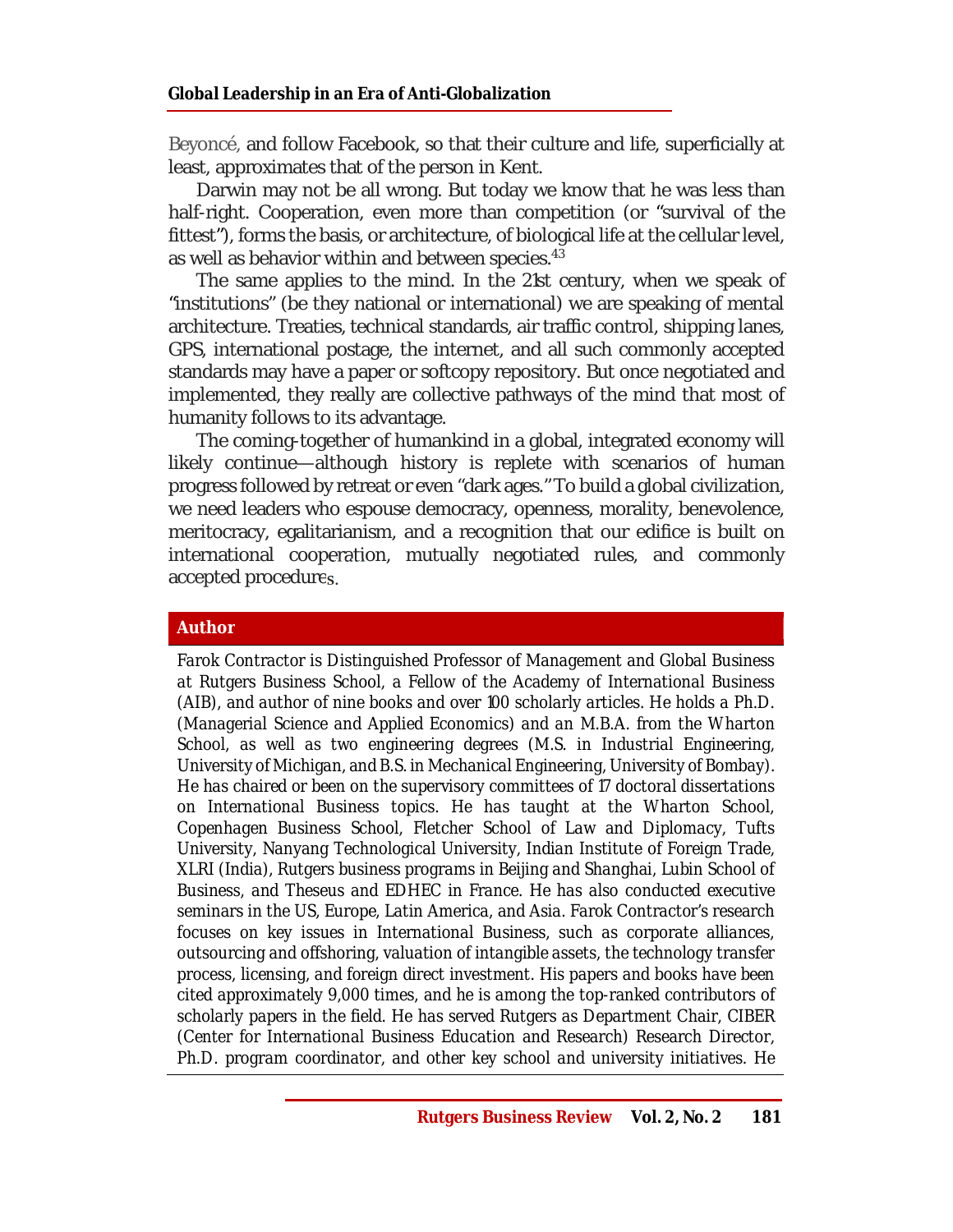*writes a blog for managers, students, policy makers, and educated laypeople covering International Business issues from economic and cultural perspectives at <https://globalbusiness.blog.> email: [farok@business.rutgers.edu](mailto:farok@business.rutgers.edu)*

#### *Acknowledgment*

*Small portions of this article were derived from Contractor, F. (2017). Why Do People Oppose Globalization?. YaleGlobal (June 15). <http://yaleglobal.yale.edu/> content/why-do-people-oppose-globalization*

#### **Endnotes**

- 1. The Organization of Economic Cooperation and Development (OECD) is a research and policy think tank organized and funded by 35 of the richest nations. See <http://www.oecd.org/about/membersandpartners/list-oecd-member-countries.htm>
- 2. Ghemawat, P., & Altman, S.A. (2016). DHL Global Connectedness Index 2016: The State of Globalization in an Age of Ambiguity*. Deutsche Post DHL Group*. [http://www.dhl.com/content/dam/downloads/g0/about\\_us/logistics\\_insights/gci\\_2016](http://www.dhl.com/content/dam/downloads/g0/about_us/logistics_insights/gci_2016) /DHL\_GCI\_2016\_full\_study.pdf
- 3. Ibid. Multinational companies grow out of their home markets to serve neighboring nations. But most multinationals—even the giant ones—have controlled subsidiaries typically in no more than 40-odd nations. There are natural limits to a firm's geographical spread. In a ranking of countries, below rank 40 the remaining 153 nations are not considered attractive enough markets for most multinationals based in rich nations to bother with directly, or invest in substantially. See Contractor, F. (2007). The Evolutionary or Multi-Stage Theory of Internationalization and its Relationship to the Regionalization of Firms. In *Regional Aspects of Multinationality and Performance: Research in Global Strategic Management* (pp. 11–30), Rugman, R. (Ed.), Oxford: Elsevier. Hence, the geographical breadth of coverage for most multinational firms is decidedly limited—even if the penetration, or depth of investment, in the favored 40-odd markets keeps increasing over time.
- 4. Foreign Direct Investment (FDI) is the globalization category describing a multinational parent firm's ownership of affiliates and subsidiaries in foreign nations. A "foreign affiliate" of a multinational company is a case where the foreign firm owns at least 10 percent of the shares in the local company: 10–49 percent is a minority share, and 50– 100 percent foreign ownership is considered to be majority control. In fact, most foreign affiliates of multinational companies are fully owned subsidiaries, with 100 percent of the shares controlled by the foreign firm. In the 18th century, the Dutch and English East India Companies had full control of their overseas operations—not by legally formed subsidiaries, but by royal charter.
- 5. The UN has been tracking government policy changes since the 1980s; data shows an almost worldwide dismantling of barriers and restrictions on incoming FDI. Despite opinions voiced against multinational companies, most governments today have a welcome mat put out for them. See UN Conference on Trade and Development's Investment Policy Monitor database at: <http://investmentpolicyhub.unctad.org/IPM.>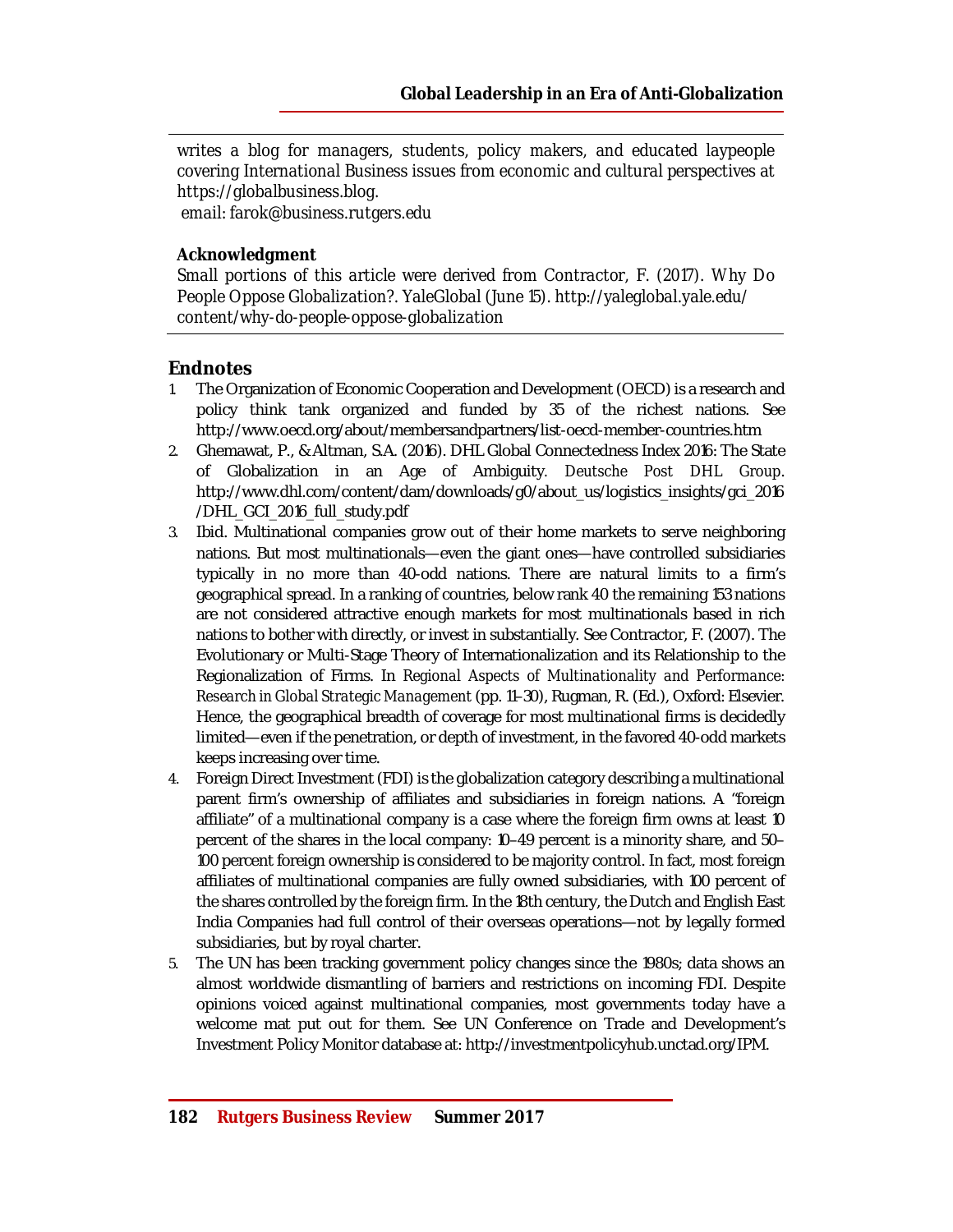#### **Global Leadership in an Era of Anti-Globalization**

- 6. McCann, B.T., & Folta, T.B. (2008). Location Matters: Where We Have Been and Where We Might Go in Agglomeration Research. *Journal of Management,* 34(3), 532–565.
- 7. Industrial clusters: Bleak times in bra town. (2016). *The Economist* (April 16). Retrieved from [http://www.economist.com/news/china/21697004-one-product-towns-fuelled](http://www.economist.com/news/china/21697004-one-product-towns-fuelled-)chinas-export-boom-many-are-now-trouble-bleak-times-bra-town
- 8. Lee, Y.M., Pinto, S., Simons, R., Stochniol, N., & Zverina, C. (2008). The Gujarat Diamond Cluster: Is It Forever? *Harvard Business School Research Paper for Microeconomics of Competitiveness*, Spring (May 2). Retrieved from <http://www.isc.hbs.edu/resources/> courses/moc-course-at-harvard/Documents/pdf/studentprojects/ India\_(Gujarat)\_Diamonds\_2008.pdf
- 9. Huang, Y., Shen, C., & Contractor, N.S. (2013). Distance Matters: Exploring Proximity and Homophily in Virtual World Networks. *Decision Support Systems, 55*(4), 969–977.
- 10. Kerala: Victim of moral policing on Valentine's Day kills himself. (2017). *The Indian Express* (February 24). Retrieved from [http://indianexpress.com/article/india/kerala](http://indianexpress.com/article/india/kerala-)moral-policing-victim-kills-himself/
- 11. Henry, C. (2005). The Clash of Globalisations in the Middle East. In *International Relations of the Middle East* (pp. 104–128), Fawcett, L. (Ed.), Oxford: The University Press.
- 12. Dobbs, R., Madgavkar, A., Manyika, J., Woetzal, J., Bughin, J., Labaye, E., & Kashyap, P. (2016). Poorer Than Their Parents? A New Perspective on Income Inequality. *McKinsey Global Institute* (July). Retrieved from [http://www.mckinsey.com/global](http://www.mckinsey.com/global-)themes/employment-and-growth/poorer-than-their-parents-a-new-perspective-onincome-inequality
- 13. Can Trump—or Anyone—Bring Back American Manufacturing? (2016). *Knowledge at Wharton* (November 30). Retrieved from <http://knowledge.wharton.upenn.edu/article/> can-trump-anyone-bring-back-american-manufacturing/
- 14. Contractor, F.J. (2012). Seven Reasons to Expect US Manufacturing Resurgence. *YaleGlobal Online* (August 7). Retrieved from [http://yaleglobal.yale.edu/content/7-reasons](http://yaleglobal.yale.edu/content/7-reasons-)expect-us-manufacturing-resurgence
- 15. Hundreds of travel agencies in China and other emerging countries specialize in travel to the US for the express purpose of shopping. Because of intense competition and one of the world's most open markets, prices in the USA (on a wide range of items from iPhones to jeans to food) are among the lowest in the world. For the US consumer, this is an unmitigated boon. Of course, for the foreign visitor, the attractiveness of US prices depends on the strength or weakness of the US dollar. In 2017, the dollar is strong compared with the currencies of visitors from Latin America, and so shopping tourism has diminished somewhat from that region of the world. But the Chinese RMB (yuan), which has been appreciating against the dollar, continues to lure Chinese tourists to American shopping malls.
- 16. For example, see Mishel, L., & Gee, K-F. (2012). Why Aren't Workers Benefiting from Labour Productivity Growth in the United States?. *International Productivity Monitor, 23*, 31–43.
- 17. Cooper, D., & Mishel, L. (2015). The Erosion of Collective Bargaining Has Widened the Gap between Productivity and Pay. *Economic Policy Institute* (January 6). Retrieved from [http://www.epi.org/publication/collective-bargainings-erosion-expanded-the](http://www.epi.org/publication/collective-bargainings-erosion-expanded-the-)productivity-pay-gap/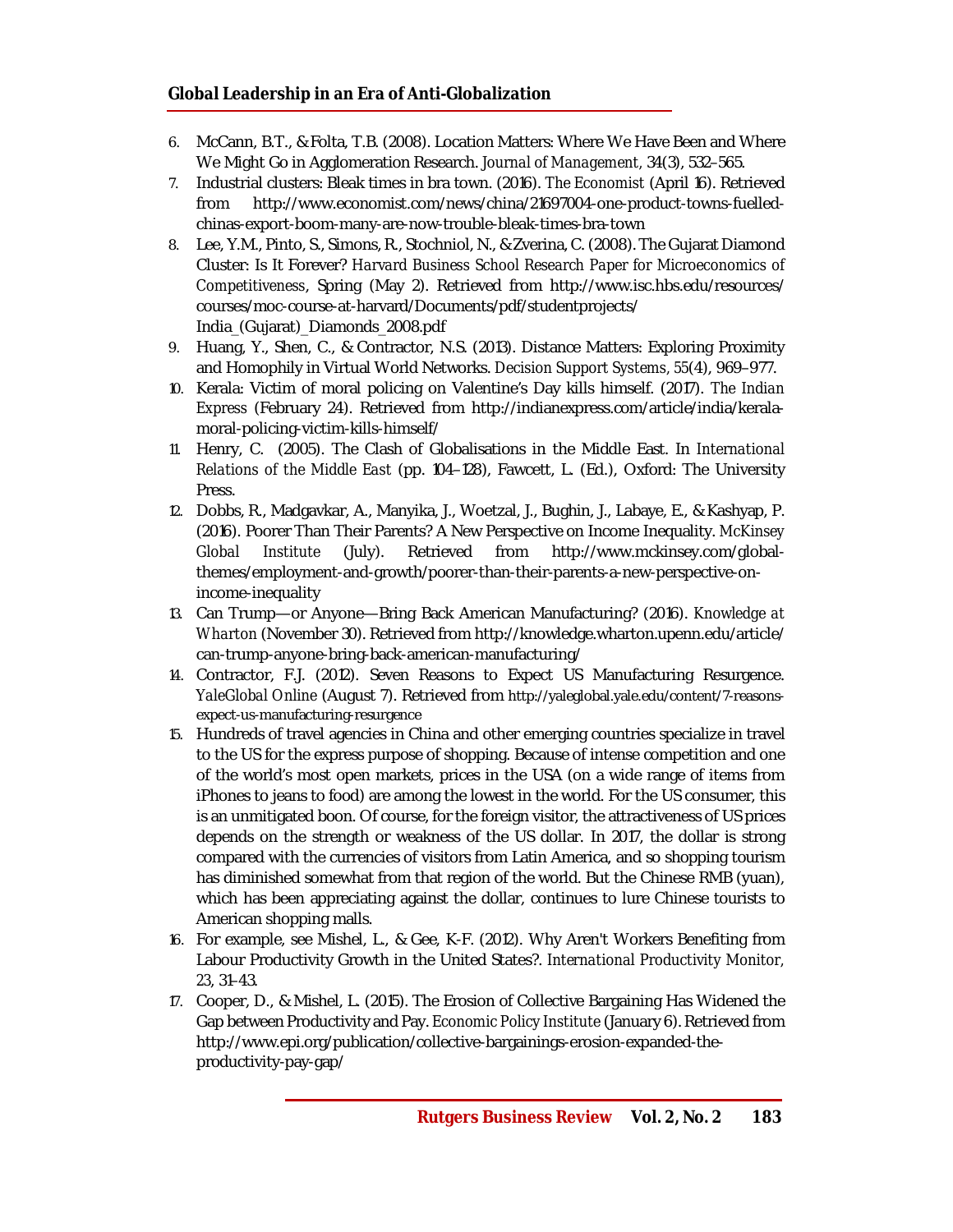- 18. Contractor, F. (2017). What Is at Stake in China-US Relations? An Estimate of Jobs and Money Involved in the Bilateral Economic Tie. *Rutgers Business Review*, *2*(1), 2–22.
- 19. David, H., Dorn, D., & Hanson, G.H. (2013). The Geography of Trade and Technology Shocks in the United States. *American Economic Review,* 103(3), 220–225.
- 20. Hillary Clinton won the 2016 US Presidential Election, receiving 3 million more votes than Don Trump. However, Trump won more congressional districts (many in depressed areas, or "rust belts" in Ohio, Pennsylvania, West Virginia, etc.). Under the American electoral college system, where the number of electors only roughly corresponds with the numbers of votes cast, Trump captured the presidency.
- 21. See Orrenius, P. (2016). Benefits of Immigration Outweigh the Costs. *George W. Bush Institute* (2; Spring). Retrieved from [http://www.bushcenter.org/catalyst/north](http://www.bushcenter.org/catalyst/north-)american-century/benefits-of-immigration-outweigh-costs.html. The author, Pia Orrenius, is Vice President and Senior Economist at the Dallas Federal Reserve Bank.
- 22. Kirk, A. (2017). Which Country Has the Most Immigrants? *The Telegraph* (21 January). Retrieved from <http://www.telegraph.co.uk/news/worldnews/middleeast/12111108/> Mapped-Which-country-has-the-most-immigrants.html
- 23. Much has been made by Don Trump about how the H-1B visa program illustrates the displacement of qualified Americans at the middle or upper end of the salary spectrum, \$60–100,000 per year. The 2017 quota fixed by the US Congress was a maximum of 85,000 temporary three-year H-1B visas; 85,000 temporary workers are a tiny fraction of the 123 million US full-time work force. True, many of these temporary workers then apply to stay on in the US under permanent visas, and their applications are sponsored by their companies because of their talents. There are no reliable data on how many H-1B visas were converted to permanent visas. Even if we use the upper-end guesstimates that, over the years, cumulatively 600,000 US permanent residents immigrated originally via the H-1B program, this number is still less than one half of one percent of the US workforce. Moreover, H-1B visa holders are some of the planet's most talented and skilled computer, bio-tech, and science-technology-engineering-math (STEM) specialists.
- 24. Trump Country: Where the Immigrants Aren't. (2017). *Populyst* (February 27). Retrieved from <https://populyst.net/2017/02/17/trump-country-where-the-immigrants-arent/>
- 25. Wike, R. (2017). Five Charts Showing Where France's National Front Draws Its Support. *Pew Research Center* (April 21). Retrieved from [http://www.pewresearch.org/fact](http://www.pewresearch.org/fact-)tank/2017/04/21/5-charts-showing-where-frances-national-front-draws-its-support/
- 26. In actuarial terms, the numbers speak for themselves. Yet I hesitate to use these numbers as an analogy because whereas accidents are not premeditated, terrorism involves premeditated, vicious, and politically symbolic acts that deserve vigilance and countermeasures, however small the numbers of fatalities may be.
- 27. Mosher, D., & Gould, S. (2017). How Likely Are Foreign Terrorists to Kill Americans? The Odds May Surprise You. *Business Insider* (January 31). Retrieved from <http://www.businessinsider.com/death-risk-statistics-terrorism-disease-accidents->2017-1
- 28. Motor Vehicle Deaths in 2016 Estimated to Be Highest in Nine Years (2017). *National Safety Council* (February 15). Retrieved from <http://www.nsc.org/Connect/> NSCNewsReleases/Lists/Posts/Post.aspx?ID=180
- 29. After Silvio Berlusconi's sex scandals, including with underage girls, were revealed, his ratings went up. See more here.